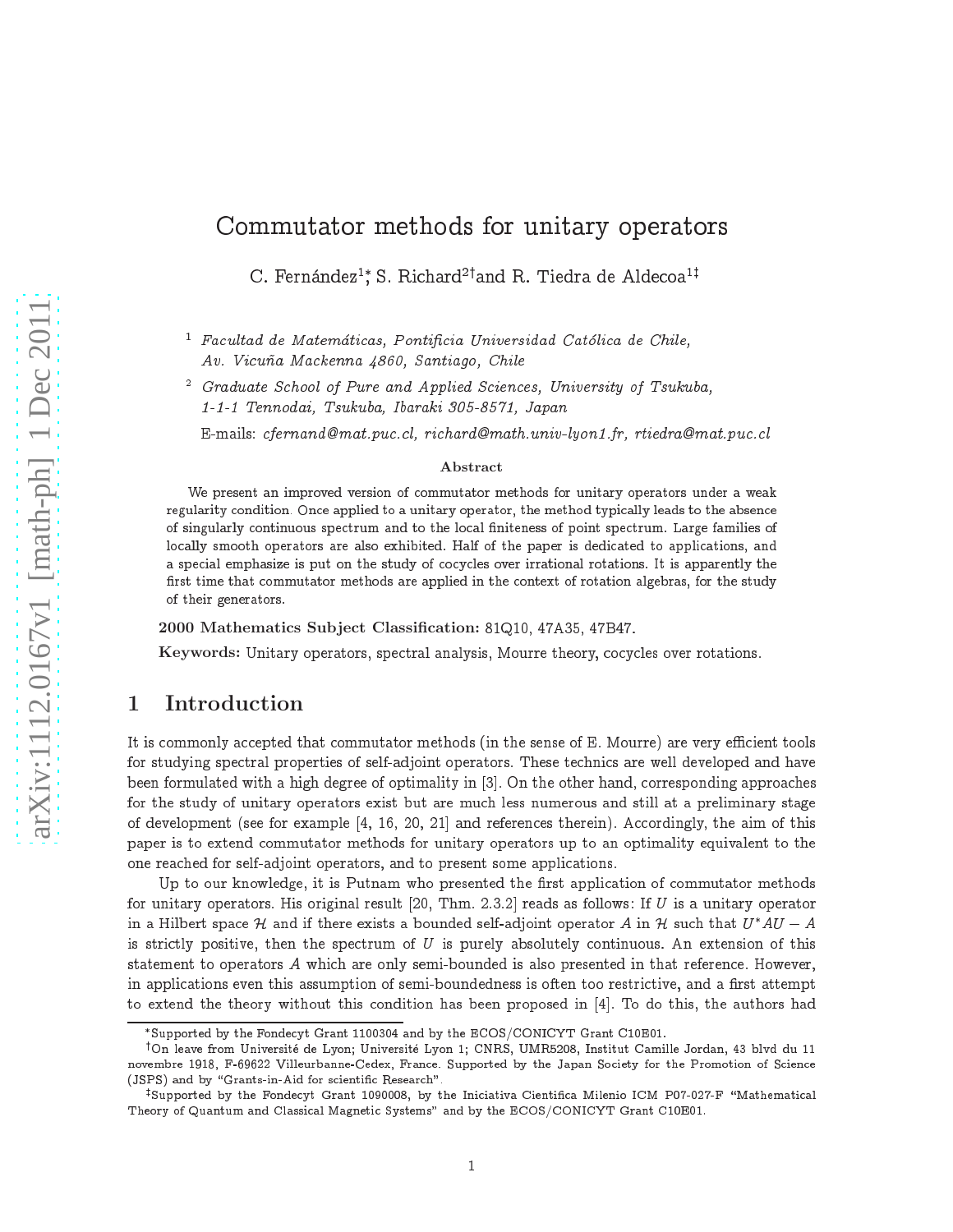to impose some regularity of U with respect to A. In the language of Mourre theory for self-adjoint operators, this regularity assumption corresponds to the inclusion  $U \in C^+(A)$ . Apart from the removal of the semi-boundedness assumption, the applicability of the theory was also significantly broadened by requiring a stronger positivity condition, but only locally in the spectrum of  $U$  and up to a compact term. Under these assumptions, the spectrum of  $U$  has been shown to consist in an absolute continuous part together with a possible finite set of eigenvalues (see [4, Thm. 3.3] for details).

The main goal of the present work is to weaken the regularity assumption of  $U$  with respect to  $A$ to get a theory as optimal as the one in the self-adjoint case. Accordingly, we show that all the results on the spectrum of  $U$  hold if a condition only slightly stronger than  $U \in C^+(A)$  is imposed; namely, either if  $U \in C^{*r}(A)$  and  $U$  has a spectral gap, or if  $U \in C^{*r}(A)$  i see Section 2.1 and Theorem 2.7 for notations and details). In addition to that result, we also obtain a broader class of locally U-smooth operators, and thus more general limiting absorption principles for  $U$  (see Proposition 2.9). Our proofs are rather short and natural, thanks to an extensive use of the Cayley transform.

The second half of the paper is dedicated to applications. In Sections 3.1-3.2, we consider perturbations of bilateral shifts as well as perturbations of the free evolution. In both ases, we show that the regularity assumption can be weaken down to the condition  $U \in C^{1+0}(A)$ . This extends significantly some previous results of  $[4]$  in similar situations. Note that any result on the perturbations of the free evolution is of independent interest since it provides information on the corresponding Floquet operators (see  $[4, 12, 13]$  for more details on this issue).

In Section 3.3, we determine spectral properties of cocycles over irrational rotations. It is apparently the first time that commutator methods are applied in the context of rotation algebras, for the study of their generators. For a class of cocycles inspired by  $[15, 17]$ , we show that the corresponding unitary operators have purely Lebesgue spectrum. The result is not new [14] but our proof is completely new and does not rely on the study of the Fourier coefficients of the spectral measure. In addition, our approach leads naturally to a limiting absorption principle and to the obtention of a large class of locally smooth operators. This information could certainly not be deduced from the study of the Fourier coefficients alone.

Finally, we treat in Section 3.4 vector fields on orientable manifolds. Under suitable assumptions, we show that the unitary operators induced by a general class of complete vector fields are purely absolutely continuous. This result complements [20, Sec. 2.9(ii)], where the author considers the case of unitary operators induced by divergence-free vector fields on connected open subsets of  $\mathbb{R}^n$ .

As a conclusion, let us stress that since unitary operators are bounded, the abstract theory develop below is slightly simpler than its self-adjoint counterpart. This feature, together with the fact that various dynamical systems are described by unitary operators, suggests that the abstract results obtained so far could be applied in a wide class of situations. For example, it would certainly be of interest to see if spectral properties of CMV matrices [9, 23], quantum kicked rotors [5, 10], quantized Henon maps [7, 26, 27] or integral transforms [8, 24] can be studied with commutator methods.

# 2 Commutator methods for unitary operators

### 2.1 Regularity with respect to <sup>A</sup>

We first recall some facts borrowed from [3]. Let H be a Hilbert space with norm  $\|\cdot\|$  and scalar product  $\langle \cdot, \cdot \rangle$ , and denote by  $\mathscr{B}(H)$  the set of bounded linear operators in H. Now, let  $S \in \mathscr{B}(H)$ and let A be a self-adjoint operator in H with domain  $\mathcal{D}(A)$ . For any  $k \in \mathbb{N}$ , we say that S belongs to  $C^k(A)$ , with notation  $S \in C^k(A)$ , if the map

$$
\mathbb{R} \ni t \mapsto e^{-itA} S e^{itA} \in \mathscr{B}(\mathcal{H}) \tag{2.1}
$$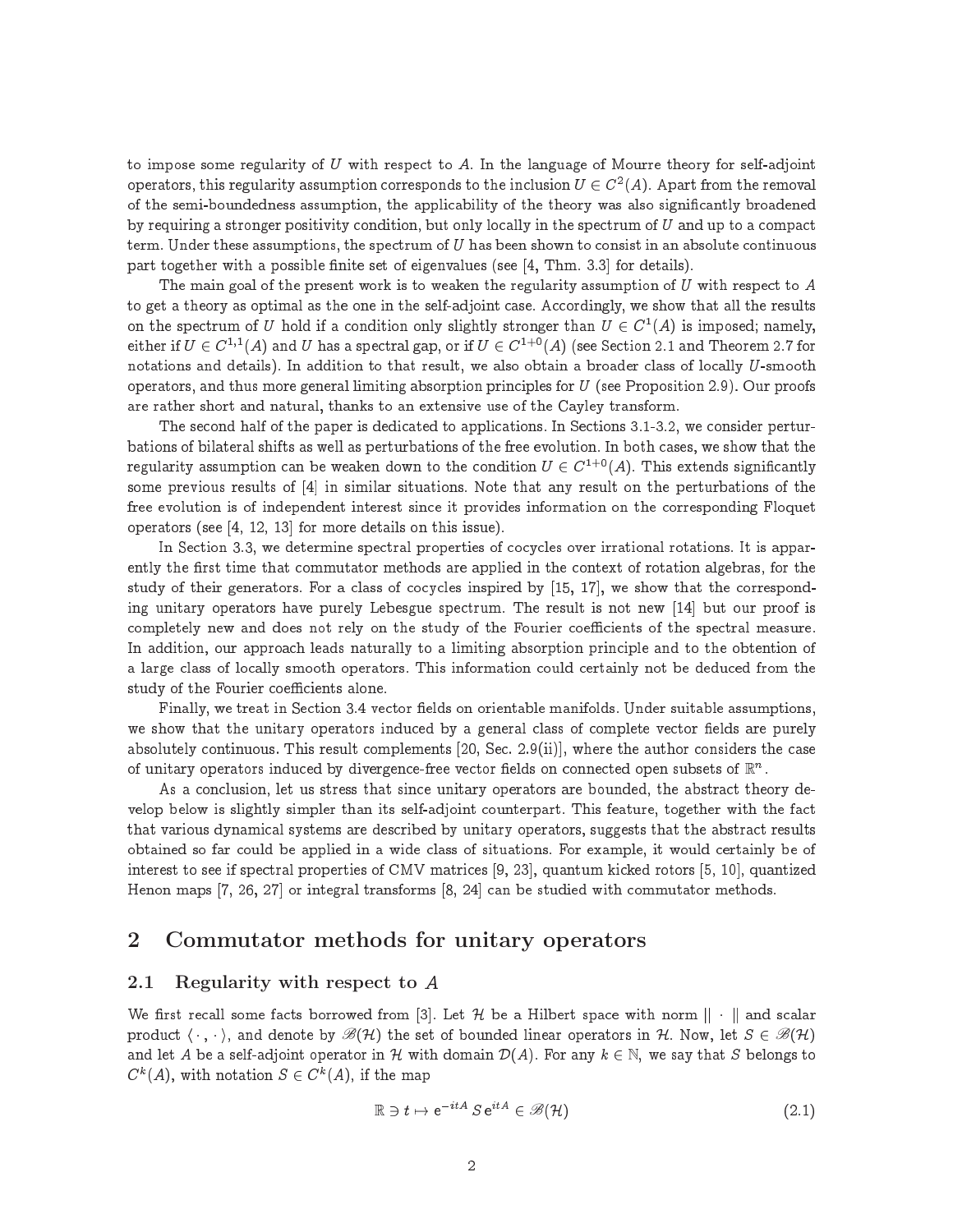is strongly of class  $C^k$ . In the case  $k=1$ , one has  $S \in C^1(A)$  if the quadratic form

$$
\mathcal{D}(A) \ni \varphi \mapsto \langle A \varphi, S \varphi \rangle - \langle \varphi, S A \varphi \rangle \in \mathbb{C}
$$

is continuous for the topology induced by  $\mathcal H$  on  $\mathcal D(A)$ . The operator corresponding to the continuous extension of the form is denoted by  $[A, S] \in \mathcal{B}(\mathcal{H})$  and verifies  $[A, S] = \text{s-lim}_{\tau \to 0}[A_{\tau}, S]$  with  $A_{\tau} :=$  $(i\tau )^{-1} (e^{i\tau A}-1) \in \mathscr{B}(H)$ .

Two singhtly stronger regularity conditions than  $S \in C^{-1}A$ ) are provided by the following definitions: S belongs to  $C^{1,1}(A)$ , with notation  $S \in C^{1,1}(A)$ , if

$$
\int_0^1 \frac{\mathrm{d}t}{t^2} \parallel \mathrm{e}^{-itA} S \mathrm{e}^{itA} + \mathrm{e}^{itA} S \mathrm{e}^{-itA} - 2S \parallel < \infty,
$$

and S belongs to  $C_1+A$ ), with notation  $S \in C_1(A)$ , if  $S \in C_1(A)$  and

$$
\int_0^1 \frac{\mathrm{d}t}{t} \,\|\,\mathrm{e}^{-itA}[A,S]\,\mathrm{e}^{itA}-[A,S]\|<\infty.
$$

If we regard  $C^1(A)$ ,  $C^{1,1}(A)$ ,  $C^{1+0}(A)$  and  $C^2(A)$  as subspaces of  $\mathscr{B}(H)$ , then we have the following inclusions  $C^2(A) \subset C^{1+\delta}(A) \subset C^{1+\epsilon}(A) \subset C^2(A)$ .

Now, if H is a self-adjoint operator in H with domain  $\mathcal{D}(H)$ , we say that H is of class  $C^k(A)$ (respectively  $C^{1,1}(A)$  or  $C^{1+0}(A)$ ) if  $(H-i)^{-1} \in C^k(A)$  (respectively  $(H-i)^{-1} \in C^{1,1}(A)$  or  $(H-i)^{-1} \in$  $C^+$  (A)). If H is of class  $C^-(A)$ , then the quadratic form

$$
\mathcal{D}(A) \ni \varphi \mapsto \left\langle A \varphi, (H-i)^{-1} \varphi \right\rangle - \left\langle \varphi, (H-i)^{-1} A \varphi \right\rangle \in \mathbb{C}
$$

extends continuously to a bounded form defined by the operator  $[A,(H-i)^{-1}]\in \mathscr{B}( \mathcal{H})$ . Furthermore, the set  $\mathcal{D}(H)\cap\mathcal{D}(A)$  is a core for  $H$  and the quadratic form  $\mathcal{D}(H)\cap\mathcal{D}(A)\ni\varphi\mapsto \langle H\varphi,A\varphi\rangle \langle A\varphi, H\varphi \rangle$ is continuous in the topology of  $\mathcal{D}(H)$  [3, Thm. 6.2.10(b)]. This form extends uniquely to a continuous quadratic form on  $\mathcal{D}(H)$  which can be identified with a continuous operator [H, A] from  $\mathcal{D}(H)$  to the adjoint space  $\mathcal{D}(H)^*$ . Finally, the following relation holds in  $\mathscr{B}(H)$ :

$$
[A,(H-i)^{-1}] = (H-i)^{-1}[H,A](H-i)^{-1}.
$$
\n(2.2)

#### 2.2 Cayley transform

Let U be a unitary operator in <sup>H</sup> with spe
trum (U) <sup>T</sup> - <sup>2</sup> <sup>C</sup> <sup>j</sup> jj = 1 . . and the complex of the complex of the complex of the complex of the complex of the complex of the complex of the complex of the complex of the complex of the complex of the complex of the complex of the complex of the comp measure  $E^{U}(\ \cdot\ )$ . Our first result is a restatement of [4, Thm. 5.1] in the framework of the previous subsection. The proof is inspired from the corresponding proof in the self-adjoint case [3, Prop. 7.2.10].

Proposition 2.1 (Virial Theorem for  $U$ ). Let  $U$  and  $A$  be respectively a unitary and a self-adjoint operator in H, with  $U \in C^1(A)$ . Then,  $E^U(\{\theta\})U^*[A, U]E^U(\{\theta\}) = 0$  for each  $\theta \in \mathbb{T}$ . In particular, one has  $\langle \varphi, U^* | A, U | \varphi \rangle = 0$  for each eigenvector  $\varphi$  of U.

*Proof.* One has to show that if  $\varphi_j \in \mathcal{H}$  satisfies  $U\varphi_j = \theta \varphi_j$  for  $j = 1, 2$ , then  $\langle \varphi_1, U^* [A, U] \varphi_2 \rangle$ But, since  $U^{\dagger}\varphi_{1}=\theta\varphi_{1},$  this follows from the equalities

$$
\langle \varphi_1, U^*[A, U]\varphi_2 \rangle = \lim_{\tau \to 0} \langle U\varphi_1, [A_\tau, U]\varphi_2 \rangle = \lim_{\tau \to 0} \left\{ \langle \theta \varphi_1, A_\tau \theta \varphi_2 \rangle - \langle \theta \overline{\theta} \varphi_1, A_\tau \varphi_2 \rangle \right\} = 0.
$$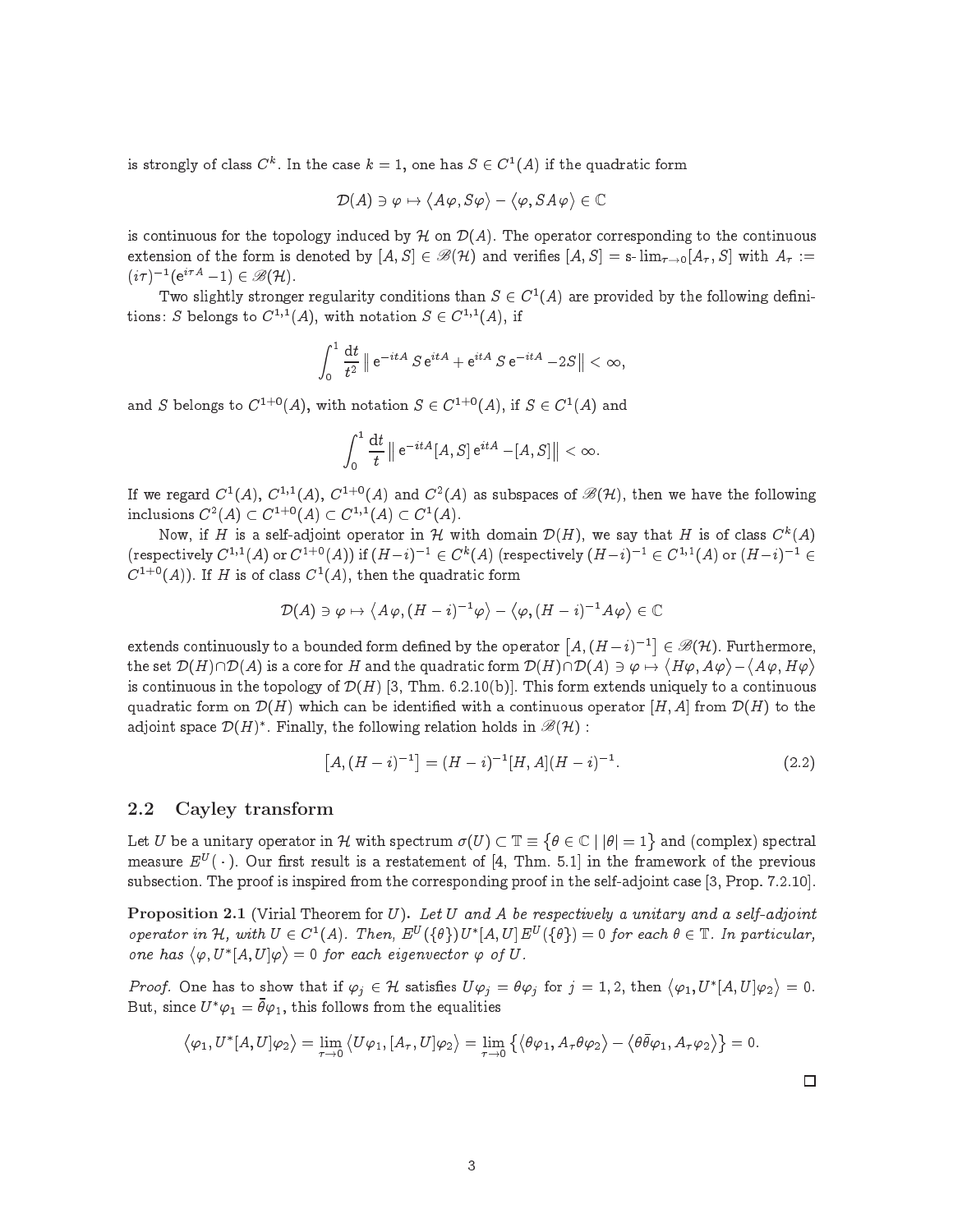Corollary 2.2 (Discrete spectrum of U). Let U and A be respectively a unitary and a self-adjoint operator in  $H$ , with  $U \in C^1(A)$ . Suppose there exist a Borel set  $\Theta \subset \mathbb{T}$ , a number  $a > 0$  and a compact operator  $K \in \mathcal{K}(\mathcal{H})$  such that

$$
E^{U}(\Theta) U^*[A, U] E^{U}(\Theta) \ge a E^{U}(\Theta) + K. \tag{2.3}
$$

 $-$ 

Then, the operator U has at most nitely many eigenvalues in -, ea
h one of nite multipli
ity.

The following proof is standard but we provide it for completeness:

Proof. Let  $\varphi \in H$ ,  $\|\varphi\| = 1$ , be an eigenvector of U with corresponding eigenvalue in  $\Theta$ . Then, it follows from (2.3) and from the Virial theorem that  $\langle \varphi, K \varphi \rangle \leq -a$ . Now, assume that the statement of the corollary is false. Then, there exists an infinite orthonormal sequence  $\{\varphi_i\}$  of eigenvectors of  $U$  in  $E^U(\Theta)\mathcal{H}$ . In particular, one has  $\varphi_j\to 0$  weakly in  $\mathcal H$  as  $j\to\infty$ . And since  $K$  is compact, then  $\langle \varphi_j , K \varphi_j \rangle \to 0$  as  $j \to \infty$ , which contradicts the inequality  $\langle \varphi_j , K \varphi_j \rangle$ 口 and the contract of the contract of  $\mathcal{A}$ 

When an inequality (2.3) is satisfied, we say that a Mourre estimate for  $\mathbf{U}$  holds on  $\mathbf{U}$ sequel, we suppose that the assumptions of Corollary 2.2 hold for some open specific for some open set there exists  $\theta\in\Theta$  which is not an eigenvalue of  $U$  and the range Ran $(1-\bar\theta U)$  of  $1-\bar\theta U$  is dense in  $\mathcal H$ . In particular, the operator

$$
H_\theta\, \varphi := -i\big(1+\bar\theta U\big)\big(1-\bar\theta U\big)^{-1}\varphi, \qquad \varphi \in \mathcal{D}(H_\theta) := \mathsf{Ran}(1-\bar\theta U),
$$

is self-adjoint due to a standard result on the Cayley transform [28, Thm. 8.4(b)], and  $H_\theta$  is bounded if and only if  $\theta \notin \sigma(U)$ .

We now prove some simple but useful relations between U and  $H_{\theta}$ .

Lemma 2.3. Suppose that the assumptions of Corollary 2.2 hold for some open set  $\Theta \subset \mathbb{T},$  and let  $\sigma \in \mathcal{Q}$  and  $\pi_{\theta}$  be as above. Then,

- (a) the operator  $H_{\theta}$  is of class  $C^1(A)$  with  $[A,(H_{\theta}-i)^{-1}] = -\frac{i\theta}{2}[A,U],$
- (b) one has  $[iH_\theta, A] = 2\{(1 \bar{\theta}U)^{-1}\}^* U^*[A, U](1 \bar{\theta}U)^{-1}$  in  $\mathscr{B}(\mathcal{D}(H_\theta), \mathcal{D}(H_\theta)^*)$ ,
- (c) if  $U \in C^{1,+}(A)$ , then  $H_{\theta}$  is of class  $C^{1,+}(A)$ ,
- (d) if  $U \in C^{1+0}(A)$ , then  $H_{\theta}$  is of class  $C^{1+0}(A)$ .

*Proof.* Since  $(H_{\theta}-i)^{-1} = \frac{i}{2}(1-\bar{\theta}U)$ , one gets for any  $\varphi \in \mathcal{D}(A)$ 

$$
\langle A\varphi, (H_{\theta}-i)^{-1}\varphi \rangle - \langle \varphi, (H_{\theta}-i)^{-1}A\varphi \rangle = \langle A\varphi, \frac{i}{2}(1-\bar{\theta}U)\varphi \rangle - \langle \varphi, \frac{i}{2}(1-\bar{\theta}U)A\varphi \rangle
$$
  
=  $-\frac{i\bar{\theta}}{2}\big\langle A\varphi, U\varphi \rangle - \langle \varphi, UA\varphi \rangle \big\}$   
=  $-\frac{i\bar{\theta}}{2}\langle \varphi, [A, U]\varphi \rangle$ ,

which implies point (a). Then, a successive use of  $(2.2)$  and point (a) lead to the following equalities in  $\mathscr{B}(\mathcal{D}(H_{\theta}), \mathcal{D}(H_{\theta})^*)$ 

$$
i[H_{\theta}, A] = i(H_{\theta} - i) [A, (H_{\theta} - i)^{-1}](H_{\theta} - i) = -2 \bar{\theta} (1 - \bar{\theta} U)^{-1} [A, U] (1 - \bar{\theta} U)^{-1}
$$
  
= 2(1 - \theta U^\*)^{-1} U^\*[A, U] (1 - \bar{\theta} U)^{-1}  
= 2 { (1 - \bar{\theta} U)^{-1} }^\* U^\*[A, U] (1 - \bar{\theta} U)^{-1},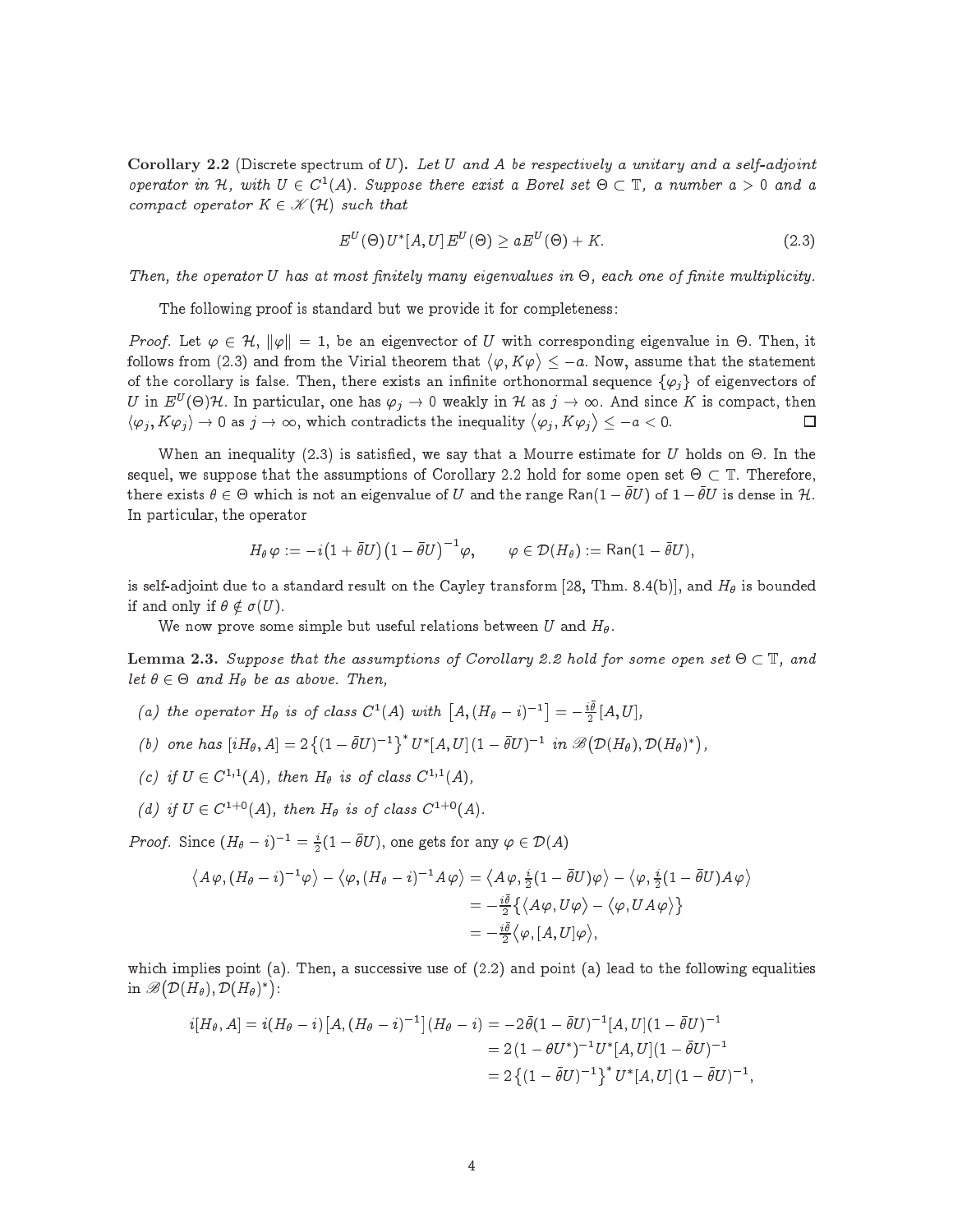which imply point (b). Point (c) follows from a direct calculation using the equality  $(H_{\theta} - i)^{-1} =$  $\frac{i}{6}(1-\bar{\theta}U)$  which gives

$$
\int_0^1 \frac{dt}{t^2} \| e^{-itA} (H_\theta - i)^{-1} e^{itA} + e^{itA} (H_\theta - i)^{-1} e^{-itA} - 2(H_\theta - i)^{-1} \|
$$
  
= 
$$
\frac{1}{2} \int_0^1 \frac{dt}{t^2} \| e^{-itA} U e^{itA} + e^{itA} U e^{-itA} - 2U \|.
$$

The proof of point (d) is similar.

**Remark 2.4.** Due to the simple relation  $(H_{\theta} - i)^{-1} = \frac{i}{2}(1 - \bar{\theta}U)$ , any regularity property of U with respect to A is equivalent to the same regularity property of  $(H_{\theta}-i)^{-1}$  with respect to A. In particular, if U belongs to one regularity class introduced in  $(3, Ch. 5)$ , then the resolvent  $(\Pi_\theta - \iota)$  – velongs to the same regularity class. This observation might be useful in applications.

Before moving to the next statement, we make two simple observations on the spectrum  $\sigma(H_{\theta})$ and the spectral measure  $E^{H_\theta}(\,\cdot\,)$  of  $H_\theta$ . First,  $\theta'\in\sigma(U)$  if and only if  $-i\frac{1+\theta\theta'}{1-\theta\theta'}\in\sigma(H_\theta)$  and  $\lambda\in\sigma(H_\theta)$ if and only if  $\theta\frac{\lambda+i}{\lambda-i}\in\sigma(U)$  (in particular, the point  $\theta'=\theta$  corresponds, as in a stereographic projection with origin  $\theta$ , to the points  $\lambda = \pm \infty$ ). Second, for any bounded Borel set  $I \subset \mathbb{R}$ , the operator  $E^{H_{\theta}}(I)$ belongs to  $\mathscr{B}(\mathcal{H},\mathcal{D}(H_\theta))$  and extends by duality to an element of  $\mathscr{B}(\mathcal{D}(H_\theta)^*,\mathcal{H})$ . .

We are now ready to show that a Mourre estimate for U implies a Mourre estimate for  $H_{\theta}$ :

**Proposition 2.5** (Mourre estimate for  $H_{\theta}$ ). Suppose that the assumptions of Corollary 2.2 hold for some open set  $\circ \subset \mathbb{I}$ , and let  $\circ \in \circ$  and  $\pi_\theta$  be as above. Then, for any bounded Borel set <u>in the set of the set of the set of the set of the set of the set of the set of the set of the set of the set of the set of the set of the set of the set of the set of the set of the set of the set of the set of the set o</u> - $- i \frac{1+\theta \theta'}{1-\theta \theta'}$  $\frac{1}{1-\theta\theta'}$   $\sigma \in \Theta$ } there exists a compact operator  $K' \in \mathcal{K}(\mathcal{H})$  such that

$$
E^{H_{\theta}}(I) \left[iH_{\theta}, A\right] E^{H_{\theta}}(I) \geq \frac{a}{2} E^{H_{\theta}}(I) + K', \tag{2.4}
$$

with  $a > 0$  as in  $(2.3)$ .

Proof. We know from Lemma 2.3(b) that

$$
E^{H_{\theta}}(I) \left[iH_{\theta}, A\right] E^{H_{\theta}}(I) = 2 E^{H_{\theta}}(I) \left\{(1-\bar{\theta}U)^{-1}\right\}^* U^*[A, U] (1-\bar{\theta}U)^{-1} E^{H_{\theta}}(I).
$$

Since  $(\Pi_\theta - z)$  and U commute for each  $z \in \mathbb{C} \setminus \mathbb{R}$ , one has

$$
(1-\bar{\theta}U)^{-1}E^{H_{\theta}}(I)=E^{H_{\theta}}(I)(1-\bar{\theta}U)^{-1}E^{H_{\theta}}(I).
$$

So, this relation together with its adjoint imply that

$$
E^{H_{\theta}}(I) \left[i H_{\theta}, A\right] E^{H_{\theta}}(I) = 2 E^{H_{\theta}}(I) \left\{ (1 - \bar{\theta} U)^{-1} \right\}^* E^{H_{\theta}}(I) U^* [A, U] E^{H_{\theta}}(I) (1 - \bar{\theta} U)^{-1} E^{H_{\theta}}(I).
$$

Since  $E^{H_{\theta}}(I) = E^{U}(\Theta) E^{H_{\theta}}(I)$ , it follows from the Mourre estimate for  $U$  that

$$
E^{H_{\theta}}(I)\left[iH_{\theta},A\right]E^{H_{\theta}}(I)\geq2a\,E^{H_{\theta}}(I)\big\{(1-\bar{\theta}U)^{-1}\big\}^{*}(1-\bar{\theta}U)^{-1}E^{H_{\theta}}(I)+K'
$$

with  $K'\in \mathscr{K}(\mathcal{H})$ . One concludes by noting that  $\big\{(1-\bar\theta U)^{-1}\big\}^*(1-\bar\theta U)^{-1}=\frac{1}{4}|H_{\theta}-i|^2\geq \frac{1}{4}$  holds on  $E^{H_{\theta}}(I)$ H.  $\Box$ 

We now prove a limiting absorption principle for the operator  $H_{\theta}$  on the Besov space  $\mathcal{G}$  :=  $\overline{\phantom{a}}$  $\blacksquare$  $\big)_{1/2,1}$  defined by real interpolation [3, Ch. 2]. We give two versions of the result: one if we know that U has a spectral gap and another if we don't know it. We use the notation  $\sigma_{\rm p}(H_{\theta})$  for the point spectrum of  $H_{\theta}$ .

 $\Box$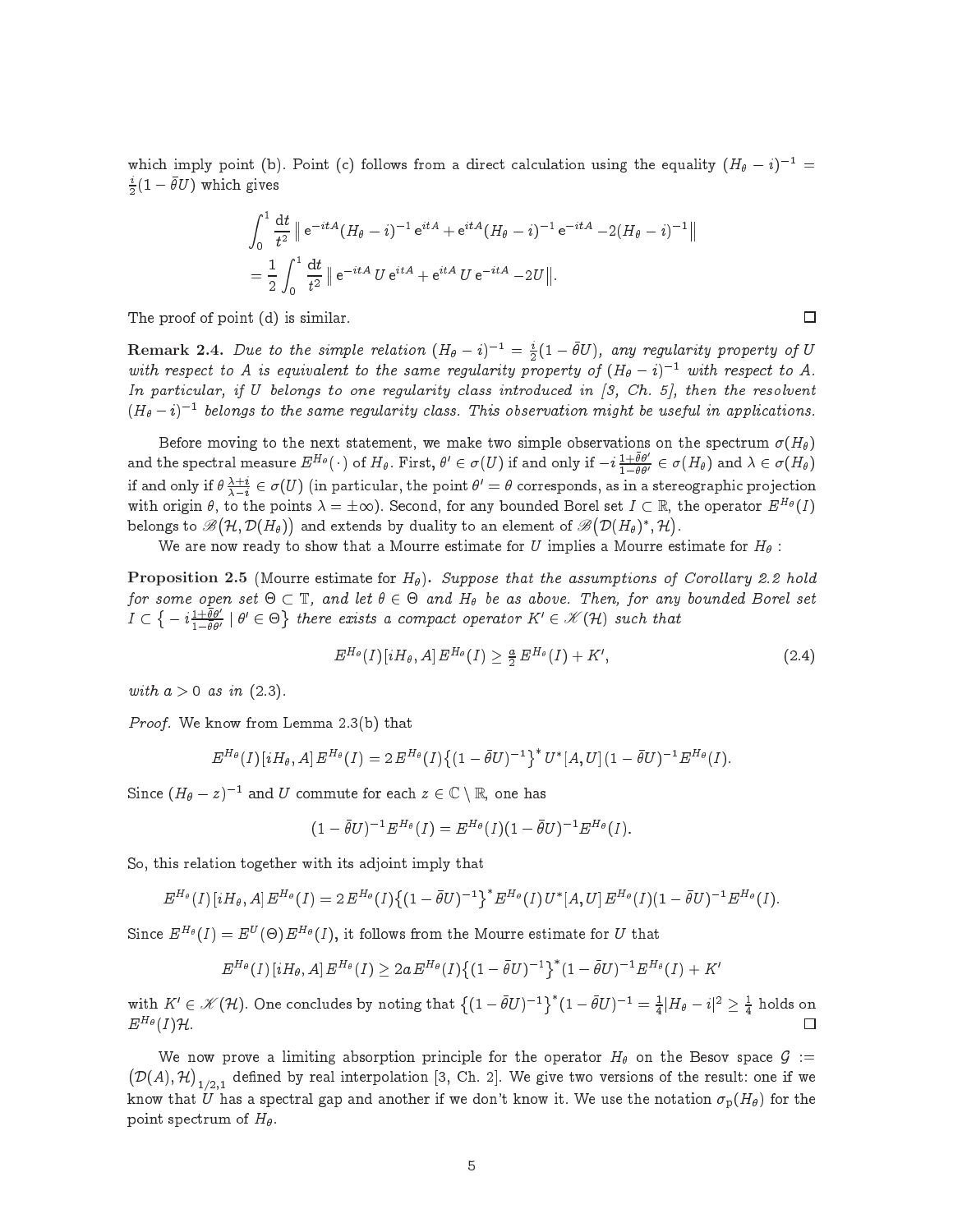**Proposition 2.6** (Limiting absorption principle for  $H_{\theta}$ ). Suppose that the assumptions of Corollary  $z. z$  hold for some open set  $\cup \subseteq \mathbb{I}$ , and let  $\sigma \in \cup$  and  $\pi_\theta$  ve as above. Assume also that

(i) U has a spectral gap and  $U \in C^{n+1}(A)$  or (ii)  $U \in C^{n+1}(A)$ .

Then, in any open bounded set I  $\overline{\phantom{a}}$  $- i \frac{1+\theta \theta'}{1-\theta \theta'}$  $\frac{1-\theta\theta'}{1-\theta\theta'}$   $\theta$   $\in$   $\Theta$ } the operator  $H_{\theta}$  has at most finitely  $m$ any eigenvalues, each one of finite multiplicity. Furthermore, for each  $\lambda \in I \setminus v_p(H_\theta)$  the limits  $\lim_{\varepsilon\searrow 0} (H_\theta - \lambda \mp i\varepsilon)^{-1}$  exist in the weak\* topology of  $\mathscr{B}(\mathcal{G},\mathcal{G}^*)$ , uniformly in  $\lambda$  on each compact subset of  $I \setminus \sigma_p(H_\theta)$ . As a corollary,  $H_\theta$  has no singularly continuous spectrum in  $I$ .

If  $U$  has a spectral gap, then the assumption  $U \in C^{*,*}(A)$  of (i) is known to be optimal for  $H_\theta$ on the Besov scale  $C^{s,p}(A)$  (see the Appendix 7.B of [3]). The assumption  $U \in C^{1+0}(A)$  of (ii) is sufficient if  $U$  has no gap, but it is slightly stronger than the  $C^{\ast,\ast}$ -condition. Another approach not requiring the existence of a gap exists and its regularity assumption is closer to the  $C^{+,-}$ condition than the  $C^{1+0}$ -condition. However, its implementation is more involved since it requires the invariance of certain domain under the group generated by  $A$ . So, we have decided not to present it for simplicity (see however  $[3, Sec. 7.5]$  for details).

*Proof of Proposition 2.6.* One first observes that  $H_\theta$  has at most finitely many eigenvalues in I, each one of finite multiplicity. Indeed, this follows either from the corresponding statement for  $U$  obtained in Corollary 2.2, or from the Mourre estimate  $(2.4)$  and  $[3, Cor. 7.2.11]$ . Then, we know from  $[3,$ Lemma 7.2.12 that a strict Mourre estimate holds locally on  $I \setminus \sigma_{\mathbf{p}}(H_\theta)$ ; that is, for any  $\lambda \in I \setminus \sigma_{\mathbf{p}}(H_\theta)$ and any  $E$  2  $\sim$  2  $\sim$  $\overline{\phantom{a}}$  $(0, \frac{a}{2})$ , there exists the exists  $\mathcal{L}$  such that the exists  $\mathcal{L}$  such that the exists  $\mathcal{L}$ 

$$
E^{H_\theta}(\lambda;\varepsilon)\left[iH_\theta,A\right]E^{H_\theta}(\lambda;\varepsilon)\geq \left(\tfrac{a}{2}-\delta\right)E^{H_\theta}(\lambda;\varepsilon),
$$

where  $E^{H_{\theta}}(\lambda;\varepsilon) := E^{H_{\theta}}(\lambda;\varepsilon)$  $\cdots$   $\cdots$   $\cdots$  $\sim$ 

Once this preliminary observation is made, the limiting absorption principle under assumption (i) follows from Lemma  $2.3(c)$ , Proposition  $2.5$  and [3, Thm. 7.4.1], while the same result under assumption (ii) follows from Lemma  $2.3(d)$ , Proposition 2.5 and  $[22, Thm. 0.1]$ .

The statement on the singularly continuous spectrum of  $H_{\theta}$  in I is then a standard consequence of the limiting absorption principle and the finiteness of  $\sigma_p(H_\theta)$  in I. □

### 2.3 Absolute continuity of <sup>U</sup>

We are now in a position to prove our main result on the spectrum of  $U$ :

Theorem 2.7 (Spectral properties of  $U$ ). Let  $U$  and  $A$  be respectively a unitary and a self-adjoint operator in H. Assume either that U has a spectral gap and  $U \in C^{1,*}(A)$ , or that  $U \in C^{1,*}(A)$ . Suppose also that there exist an open set - T, a number a > 0 and a ompa
t operator  $K \in \mathcal{K}(\mathcal{H})$  such that

$$
E^{U}(\Theta) U^*[A, U] E^{U}(\Theta) \ge a E^{U}(\Theta) + K. \tag{2.5}
$$

Then, U has at most nitely many eigenvalues in -, ea
h one of nite multipli
ity, and U has no singularly specific the continuous specific term in the continuous specific term in the continuous specific

Proof. The properties of the eigenvalues of U in - follow dire
tly from Corollary 2.2. Now, take 1 <sup>2</sup> - <sup>n</sup> p(U). Then, we get from Proposition 2.6 and the orresponden
e between the spe
tral measures of  $U$  and  $H_{\theta_1}$  (see [0, Prop. 5.3.10]) that  $U$  has no singularly continuous spectrum in  $\Theta \setminus V_1,$ is any is any is any is any is any is any is any is a substitute with  $\mu$  and  $\mu$  is a substitute with 2  $\mu$ r and the U has no singularly that U has no singularly the U has no singularly specific that  $\alpha$  and  $\alpha$  is any the U has not the U  $\alpha$ ان الله السادة المساوت التي تقدم عسارة المساوت التي تقدم المساوت التي تقدم التي تقدم التي تقدم التي تقدم التي  $\Box$ and thus U has no singularly ontinuous spe
trum in -.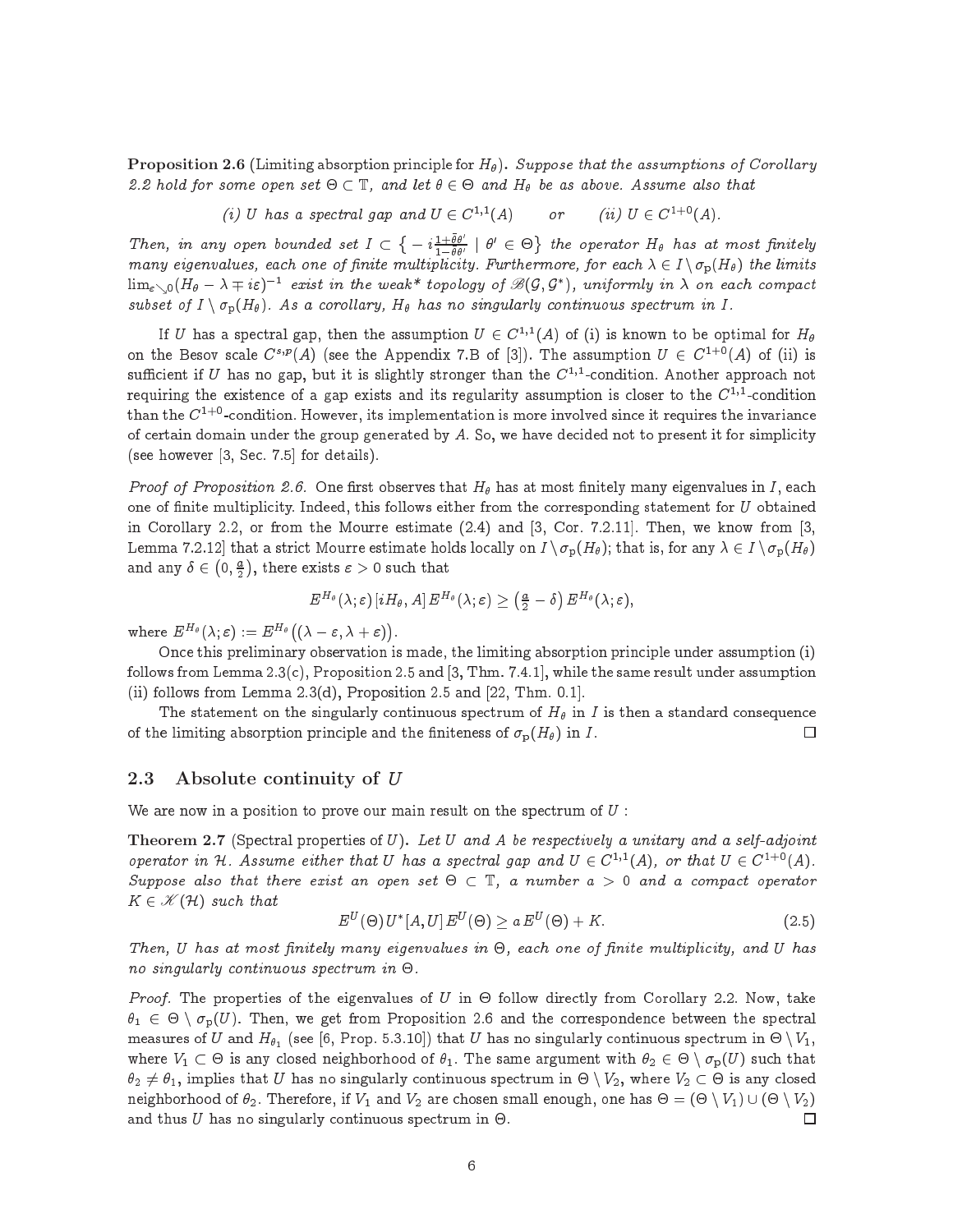**Remark 2.8.** If the inequality (2.5) holds with  $K = 0$ , then the operator U has only purely absolutely ontinuous spe
trum in - (no point spe
trum). Indeed, under this stronger assumption, the inequality (2.4) is satisfied with  $K' = 0$ , and thus a strict Mourre estimate holds for  $H_{\theta}$  locally on statement of Proposition 2.6 Page 2.6 December 2.6 September 2.6 December 2.6 December 2.6 December 2.6 Dece statement of Theorem 2.7.

Our next goal is to exhibit locally U-smooth operators in our setting. Mimicking the corresponding definition in the self-adjoint case, we say that an operator  $B \in \mathcal{B}(\mathcal{H})$  is locally U-smooth on an open  $\mathsf{set} \; \mathsf{C} \; \mathsf{I} \; \mathsf{I}$  if for each closed set  $\mathsf{C} \; \mathsf{C} \; \mathsf{C}$ 

$$
\sum_{n\in\mathbb{Z}}\left\|B\,U^{n}E^{U}(\Theta')\right\|^{2}<\infty.\tag{2.6}
$$

We also recall from  $[4, Thm. 2.2]$  that  $(2.6)$  is equivalent to

$$
\sup_{z\in\mathbb{D},\ \varphi\in\mathcal{H},\ \|\varphi\|=1} \left|\left\langle\varphi,B\,\delta(U,z)E^U(\Theta')B^*\varphi\right\rangle\right|<\infty,
$$

with  $\mathbb{D} \subset \mathbb{C}$  the open unit disk and  $\delta(U, z) := (1 - zU^*)^{-1}$  –  $(1 - \bar{z}^{-1}U^*)^{-1}$  the unitary version of the difference of resolvents. Note that if  $\Theta = \mathbb{I}$  in (2.6), then B is globally U-smooth in the usual sense  $[16, Sec. 7].$ 

Now, let us observe that for  $z \in \mathbb{C}$  with  $|z| \neq 1$  one has

$$
(1-zU^*)^{-1}=\left(1-z\bar\theta\,\frac{H_\theta-i}{H_\theta+i}\right)^{-1}=\frac{H_\theta+i}{1-\bar\theta z}\left(H_\theta+i\frac{1+\bar\theta z}{1-\bar\theta z}\right)^{-1},
$$

which implies that

$$
\delta(U, z) = (1 - |z|^2) (1 - zU^*)^{-1} \{ (1 - zU^*)^{-1} \}^*
$$
  
=  $(1 - |z|^2) \frac{H_{\theta} + i}{1 - \bar{\theta}z} \left( \frac{H_{\theta} + i}{1 - \bar{\theta}z} \right)^* \left( H_{\theta} + i \frac{1 + \bar{\theta}z}{1 - \bar{\theta}z} \right)^{-1} \left\{ \left( H_{\theta} + i \frac{1 + \bar{\theta}z}{1 - \bar{\theta}z} \right)^{-1} \right\}^*$   
=  $(1 - |z|^2) \frac{H_{\theta}^2 + 1}{|1 - \bar{\theta}z|^2} \left( H_{\theta} + i \frac{1 + \bar{\theta}z}{1 - \bar{\theta}z} \right)^{-1} \left( H_{\theta} + i \frac{1 + \bar{\theta}z}{1 - \bar{\theta}z} \right)^{-1}.$ 

moreover, let  $\cup_{\alpha}$   $\cup_{\alpha}$  if  $\{a\}$  be closed, and consider the closed bounded set  $\cup_{\alpha}$  is given by

$$
J := \left\{ -i \, \frac{1 + \bar{\theta} \theta'}{1 - \bar{\theta} \theta'} \mid \theta' \in \Theta' \right\}
$$

Since  $E^U(\Theta') = E^{H_{\theta}}(J)$ , it follows that

$$
H^2_{\theta} E^U(\Theta') = H^2_{\theta} E^{H_{\theta}}(J) = \eta(H_{\theta}) E^{H_{\theta}}(J) = \eta(H_{\theta}) E^U(\Theta')
$$

for some function  $\eta \in C^{\infty}(\mathbb{R}; \mathbb{R})$  with compact support. As a consequence, one infers that

$$
\delta(U,z)E^{U}(\Theta') = \left(1 - |z|^2\right)\frac{\eta(H_{\theta}) + 1}{|1 - \overline{\theta}z|^2} \left(H_{\theta} + i\frac{1 + \overline{\theta}z}{1 - \overline{\theta}z}\right)^{-1} \left(H_{\theta} + i\frac{1 + \overline{\theta}z}{1 - \overline{\theta}z}\right)^{-1}E^{U}(\Theta'),\tag{2.7}
$$

where  $\eta(H_\theta) \in C^1(A)$  if  $H_\theta$  is of class  $C^1(A)$ , due to [3, Thm. 6.2.5]. Under the same regularity assumption on  $H_{\theta}$ , let us also observe that for any  $s \in [0, 1)$  the operator

$$
\langle A \rangle^{-s} (\eta(H_{\theta}) + 1) \langle A \rangle^{s}
$$
 with  $\langle A \rangle := \sqrt{1 + A^{2}}$ ,

 $\overline{\phantom{a}}$  $\langle A \rangle$ <sup>s</sup>), extends continuously to an element of  $\mathscr{B}(H)$  (see [3, Prop. 5.3.1]). With these preparations done, we can prove the existence of a large class of locally  $U$ -smooth operators: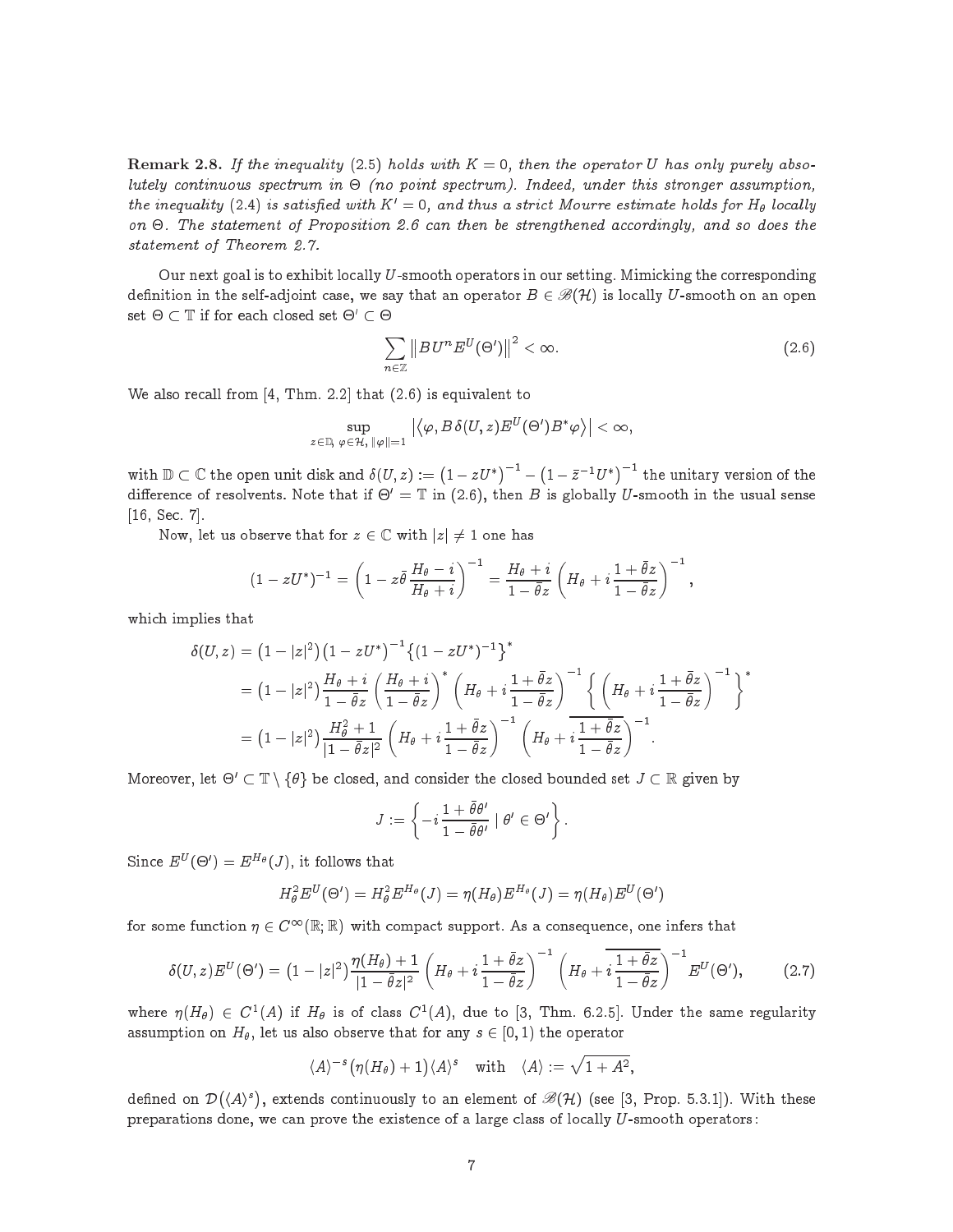Proposition 2.9 (Locally U-smooth operators). Suppose that the assumptions of Theorem 2.7 hold for some open set  $\Theta \subset \mathbb{T}$ . Then, each operator  $B \in \mathscr{B}(\mathcal{H})$  which extends continuously to an element of  $\mathscr{B}($  $\mathcal{D}(\langle A \rangle^s)^*, \mathcal{H}$  $\sim$ for some s > 1=2 is lo
al ly U-smooth on - <sup>n</sup> p(U).

*Proof.* We can set  $B = \langle A \rangle^{-s}$  and  $s \in (1/2, 1)$  without lost of generality. So, we give the proof in this ontext.

Let  $\circlearrowleft\circ\circlearrowright\circlearrowright\circ\rule{1em}{0}$  be closed and its  $\circlearrowright\circ\circlearrowleft\circ\rule{1em}{0}$  or  $\circlearrowright\circ\rule{1em}{0}$  be an open set with closure  $cl(\mathcal{O}')$  satisfying

$$
\Theta' \subset \mathsf{cl}(\mathcal{O}') \cap \mathbb{T} \subset \Theta \setminus \big(\sigma_\mathrm{p}(U) \cup \{\theta\}\big)
$$

Then, one infers from the definition of  $\delta(U, z)$  that

$$
\sup_{z \in \mathbb{D}\setminus\mathcal{O}'}\left\|\delta(U,z)E^U(\Theta')\right\| < \infty.
$$
\n(2.8)

We can thus restrict our attention to the case  $z \in U$  . But, we know from (2.7) that

$$
\langle A \rangle^{-s} \delta(U, z) E^{U}(\Theta') \langle A \rangle^{-s}
$$
  
=  $\langle A \rangle^{-s} \left( \eta(H_{\theta}) + 1 \right) \langle A \rangle^{s} \left\{ \frac{1 - |z|^2}{|1 - \overline{\theta}z|^2} \langle A \rangle^{-s} \left( H_{\theta} + i \frac{1 + \overline{\theta}z}{1 - \overline{\theta}z} \right)^{-1} \left( H_{\theta} + i \frac{1 + \overline{\theta}z}{1 - \overline{\theta}z} \right)^{-1} E^{U}(\Theta') \langle A \rangle^{-s} \right\},$ 

for some  $\eta \in C^{\infty}(\mathbb{R}; \mathbb{R})$  with compact support. Furthermore, we know that  $\langle A \rangle^{-s}(\eta(H_{\theta}) + 1)$  $\langle A \rangle^s$ . .  $\langle A \rangle^s$  extends continuously to an element of  $\mathscr{B}(H)$ . So, we can further restrict our attention to the operator within the curry prackets for  $z \in \mathcal{O}$ .

Using the notations  $\varepsilon := \text{Im} \left( -i \frac{1+\bar{\theta}z}{1-\bar{\theta}z} \right) \equiv \frac{|z|^2-1}{|1-\bar{\theta}z|^2}$  and  $\lambda := \text{Re} \left( -i \frac{1+\bar{\theta}z}{1-\bar{\theta}z} \right) \equiv -\frac{2 \text{Im}(\theta \bar{z})}{|1-\bar{\theta}z|^2}$ , one gets the following bound for the norm the operator within the urly bra
kets :

$$
\left\| |\varepsilon| \langle A \rangle^{-s} \left( H_{\theta} - \lambda - i \varepsilon \right)^{-1} \left( H_{\theta} - \lambda + i \varepsilon \right)^{-1} E^{U}(\Theta') \langle A \rangle^{-s} \right\| \leq |\varepsilon| \left\| \langle A \rangle^{-s} \left( H_{\theta} - \lambda - i \varepsilon \right)^{-1} \right\|^{2}.
$$
 (2.9)

Now, the set  $\mathcal{V}:=\big\{-i\frac{1+\bar{\theta}z}{1-\bar{\theta}z}\mid z\in\mathsf{cl}(\mathcal{O}')\cap\mathbb{T}$ is one of the compact subsets of  $\mathbb{R} \setminus \sigma_{\text{p}}(H_{\theta})$  mentioned in Proposition 2.6. Hen
e, one infers from Proposition 2.6 that

$$
\sup_{z \in \mathcal{O}'} |\varepsilon| \left\| \langle A \rangle^{-s} (H_\theta - \lambda - i\varepsilon)^{-1} \right\|^2 = \sup_{z \in \mathcal{O}'} \left\| \operatorname{Im} \left\{ \langle A \rangle^{-s} (H_\theta - \lambda - i\varepsilon)^{-1} \langle A \rangle^{-s} \right\} \right\|
$$
  

$$
\leq \sup_{z \in \mathcal{O}'} \left\| \langle A \rangle^{-s} \left( H_\theta + i \frac{1 + \overline{\theta} z}{1 - \overline{\theta} z} \right)^{-1} \langle A \rangle^{-s} \right\|
$$
  
<  $\infty.$ 

this bound, together with (2.9) and (2.9), implies the common since  $\ldots$  is at a modern to - (2.0) is at  $\ldots$ □  $\frac{1}{100}$  and  $\frac{1}{100}$  and  $\frac{1}{100}$  and  $\frac{1}{100}$  and  $\frac{1}{100}$  and  $\frac{1}{100}$  and  $\frac{1}{100}$  and  $\frac{1}{100}$  and  $\frac{1}{100}$  and  $\frac{1}{100}$  and  $\frac{1}{100}$  and  $\frac{1}{100}$  and  $\frac{1}{100}$  and  $\frac{1}{100}$  a

To close the section, we give a corollary on the perturbations of U which is useful for applications. For shortness, we state the result in the  $C^{1+0}(A)$  case:

Corollary 2.10 (Perturbations of  $U$ ). Let A be a self-adjoint operator in  $H$  and let  $U$  and  $V$  be unitary operators in  $\pi$ , with  $\sigma$ ,  $v \in C^{1+1}(A)$ . Suppose that there exist an open set  $\sigma \subset \mathbb{I}$ , a number  $a > 0$  and a compact operator  $K \in \mathcal{K}(\mathcal{H})$  such that

$$
E^{U}(\Theta) U^*[A, U] E^{U}(\Theta) \ge a E^{U}(\Theta) + K. \tag{2.10}
$$

In addition, assume that  $V-1$  and  $[A, V]$  belong to  $\mathscr{K}(\mathcal{H})$ . Then, VU has at most finitely many eigenvalues in any losed subset of -, ea
h one of nite multipli
ity, and V U has no singularly ontinuous spe
trum in -.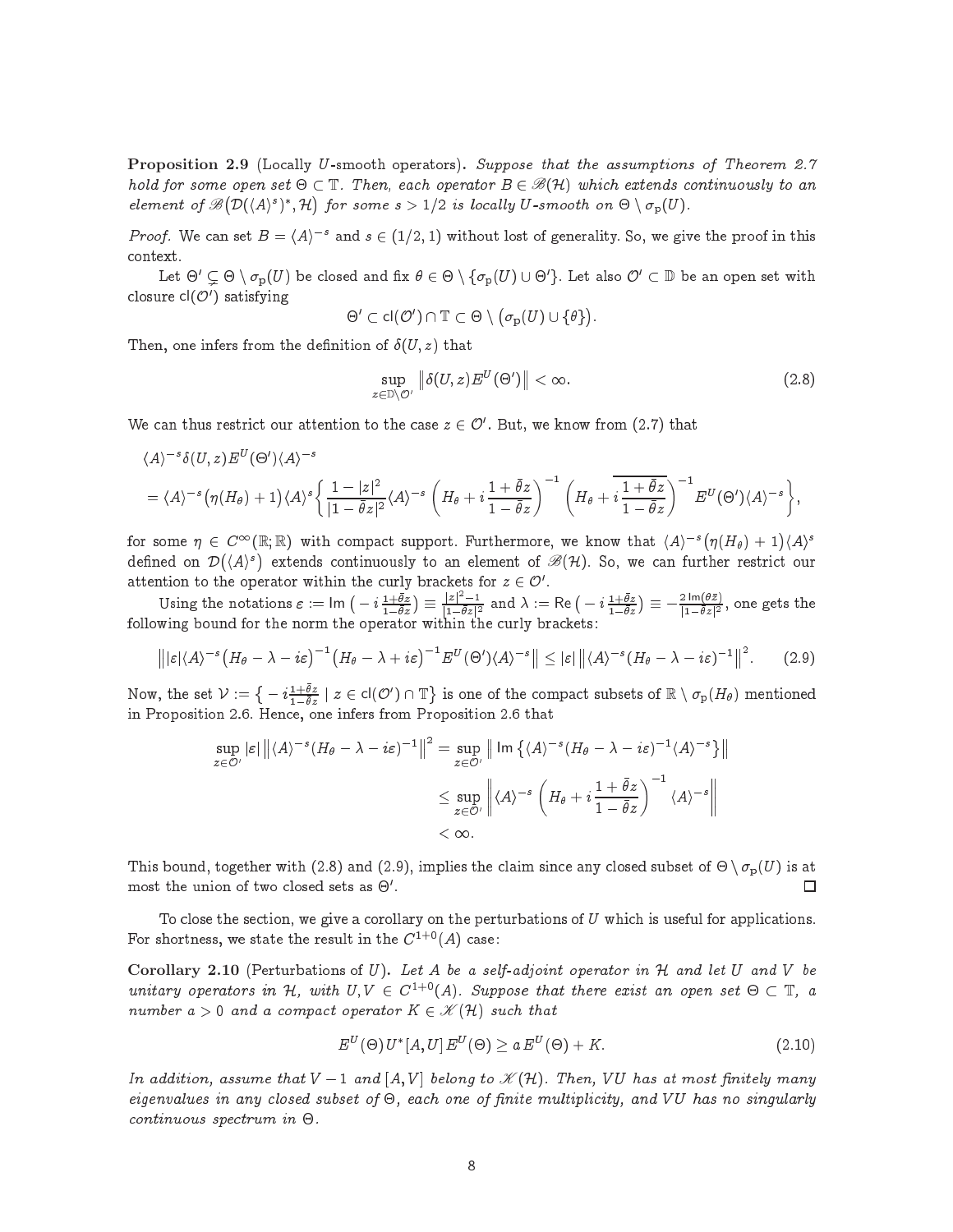Note that since  $U V = U(V U) U$  , the operators  $U V$  and  $V U$  are unitarily equivalent and thus have the same spectral properties.

*Proof.* The product VU belongs to  $C^{1+0}(A)$ , since U and V belong to  $C^{1+0}(A)$  (see [3, Prop. 5.2.3(b)]). Furthermore, a direct computation using the inclusion  $[A, V] \in \mathcal{K}(\mathcal{H})$  implies that

$$
(VU)^*[A, VU] - U^*[A, U] \in \mathcal{K}(\mathcal{H}).\tag{2.11}
$$

 $\Box$ 

Now, since  $VU - U = (V - 1)U$  is compact, it follows from an application of the Stone-Weierstrass theorem that  $\eta(VU) - \eta(U)$  is compact for any  $\eta \in C(\mathbb{T})$ . Therefore, for any  $\eta \in C(\mathbb{T}; \mathbb{R})$  satisfying  $\eta(U) = \eta(U)E^U(\Theta)$ , one infers from (2.10) and (2.11) that

$$
\eta(VU)(VU)^{*}[A,VU]\eta(VU)=\eta(U)E^{U}(\Theta)U^{*}[A,U]E^{U}(\Theta)\eta(U)+K_{1}\geq a\eta^{2}(U)+K_{2}=a\eta^{2}(VU)+K_{3},
$$

with  $K_1, K_2, K_3 \in \mathscr{K}(\mathcal{H})$ . Since for each open set  $\Theta' \subset \mathbb{T}$  with closure in  $\Theta$ , one can find  $\eta \in C(\mathbb{T}; \mathbb{R})$ such that  $\eta(U) = \eta(U) E^{U}(\Theta)$  and  $E^{VU}(\Theta') = E^{VU}(\Theta')\eta(VU)$ , it follows that

$$
E^{VU}(\Theta')(VU)^*[A,VU]E^{VU}(\Theta') = E^{VU}(\Theta')\eta(VU)(VU)^*[A,VU]\eta(VU)E^{VU}(\Theta') \ge a E^{VU}(\Theta') + K_4,
$$

with  $K_4 \in \mathcal{K}(\mathcal{H})$ . Thus, the claims for VU follow directly from Theorem 2.7.

**Example 2.11.** A typical choice for the perturbation V in Corollary 2.10 is  $V = e^{iB}$  $B = B^* \in \mathscr{K}(H)$  satisfying  $B \in C^{1+0}(A)$  and  $[A, B] \in \mathscr{K}(H)$ . Indeed, in such case we know from [3, Prop. 5.1.5] that  $B^k\in C^1(A)$  and that  $\big[A,B^k\big]=\sum_{\ell=0}^{k-1}B^{k-1-\ell}[A,B]B^\ell$  for each  $k\in\mathbb{N}^*$  . Therefore, one has for each  $\varphi \in \mathcal{D}(A)$ 

$$
\langle A\varphi, e^{iB}\varphi\rangle - \langle \varphi, e^{iB}A\varphi\rangle = \sum_{k\geq 1}\frac{i^k}{k!}\langle A\varphi, B^k\varphi\rangle - \langle \varphi, B^kA\varphi\rangle = \left\langle \varphi, \sum_{k\geq 1}\frac{i^k}{k!}\sum_{\ell=0}^{k-1} B^{k-1-\ell}[A,B]B^{\ell}\varphi \right\rangle,
$$

where  $\sum_{k>1} \frac{i^k}{k!}$  $\sum_{\ell=0}^{k-1}B^{k-1-\ell}[A,B]B^\ell$ is a norm of the sum of the sum of the sum of the sum of the sum of the sum of the sum of the sum of the sum o that  $e^{iB} \in C^1(A)$  with  $\left[A, e^{iB}\right] = \sum_{k\geq 1} \frac{i^k}{k!}$  $\sum_{\ell=0}^{k-1} B^{k-1-\ell}[A, B] B^{\ell} \in \mathscr{K}(\mathcal{H})$ . Then, a simple calculation using the expression for  $[A, e^{iB}]$ , the inclusion  $B \in C^{1+0}(A)$  and the fact that  $C^{1+0}(A)$  is a Banach space, shows that  $e^{iB} \in C^{1+0}(A)$ . Since one also has  $e^{iB} - 1 \in \mathcal{K}(\mathcal{H})$ , all the assumptions on V of Corollary 2.10 are satisfied.

### 3 Applications

#### 3.1 Perturbations of bilateral shifts

Consider a unitary operator U in a Hilbert space H and a subspace  $\mathcal{M} \subset \mathcal{H}$  such that

$$
\mathcal{M} \perp U^{n}(\mathcal{M}) \text{ for each } n \in \mathbb{Z} \setminus \{0\} \quad \text{and} \quad \mathcal{H} = \bigoplus_{n \in \mathbb{Z}} U^{n}(\mathcal{M}).
$$

Such a unitary operator U, called a bilateral shift on H with wandering subspace M, appears in various instances as in F. and M. Riesz theorem or in ergodic theory (see [21, Sec. 3]). Using the notation  $\varphi \equiv {\varphi_n}$  for elements of H, we define the (number) operator

$$
A\varphi:=\{n\varphi_n\},\qquad \varphi\in\mathcal{D}(A):=\left\{\psi\in\mathcal{H}\mid \sum\nolimits_{n\in\mathbb{Z}}n^2\,\|\psi_n\|^2<\infty\right\}.
$$

The operator  $A$  is self-adjoint since it can be regarded as a maximal multiplication operator acting in a  $\ell^2$ -space. Furthermore, a direct calculation shows that  $\langle\, A\,\varphi , U\varphi \,\rangle$   $\langle \varphi, U A \varphi \rangle$  $\langle \varphi, U \varphi \rangle$  for each  $\varphi \in D(A) ,$  meaning that  $U \in C^{\infty}(A) \subset C^{\infty}(A)$  and that  $U^{\ast}[A,U] = U^{\ast}U = 1.$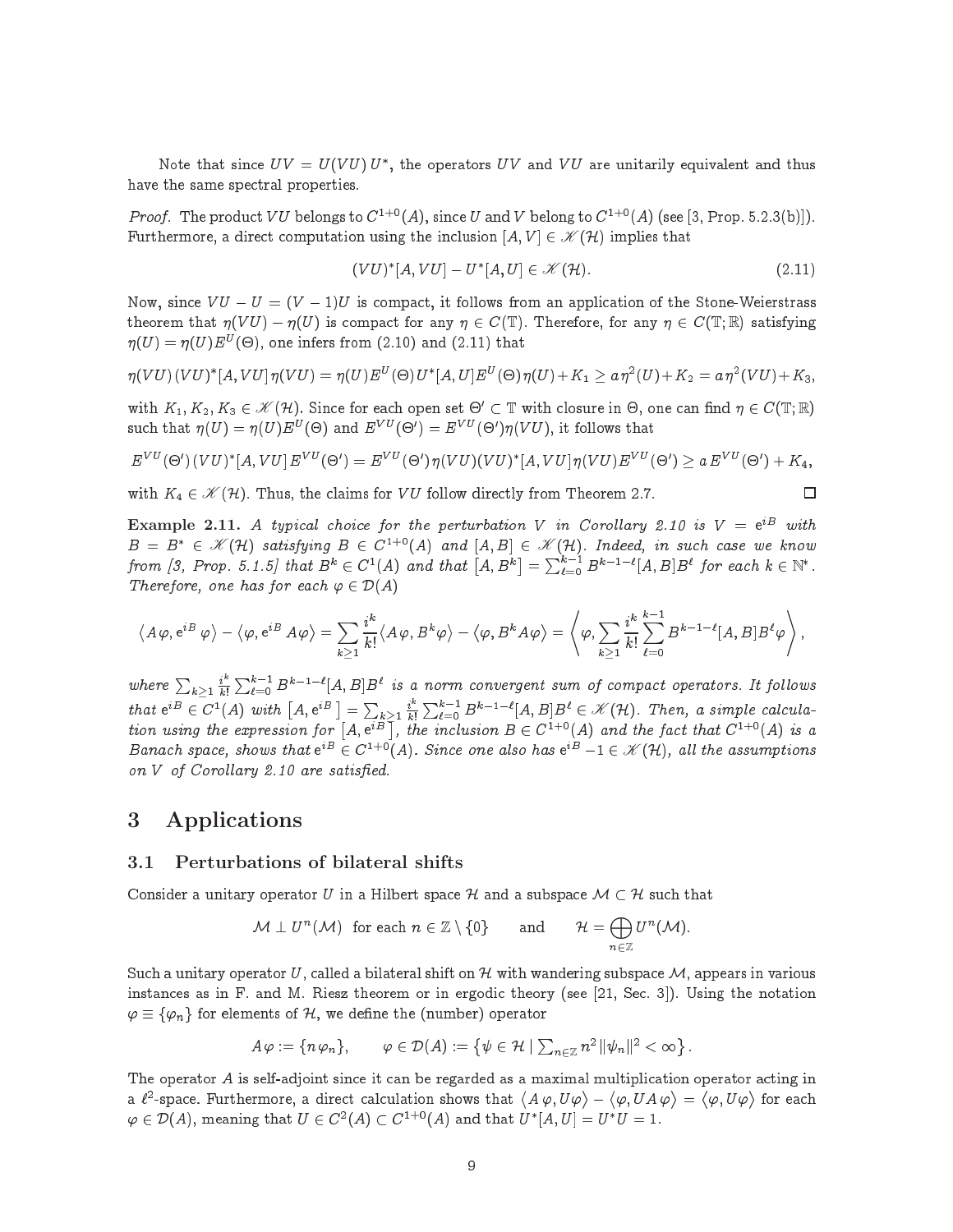Therefore, we infer from Theorem 2.7 and Remark 2.8 that  $U$  has purely absolutely continuous spectrum, as it is well known. Now, let V be another unitary operator with  $V \in C^{1+0}(A), V-1 \in \mathscr{K}(\mathcal{H})$ and  $[A, V] \in \mathscr{K}(H)$ . Then, we deduce from Corollary 2.10 that the operator VU has purely absolutely continuous spectrum except at a possible finite number of points in  $\mathbb{T}$ , where VU has eigenvalues of finite multiplicity.

This result generalizes at the same time the results of  $[21, \text{Sec. 3}]$  and  $[4, \text{Sec. 4.1}]$  (in Theorem 4.1) of [4], a possible wandering subspace of the Hilbert space  $L^2(\mathbb{R}^m)$  is the set of states having support in  $\{x + ty \in \mathbb{R}^m \mid x \cdot y = 0, t \in [0, T] \}.$ 

### 3.2 Perturbations of the free evolution

In this subsection, we present an extension of Theorem 4.2 of [4]. So, for any  $m\in\mathbb{N}^*$  let  $\mathcal{H}:=\mathsf{L}^2(\mathbb{R}^m)$ and let  $Q := (Q_1, \ldots, Q_m)$  and  $P := (P_1, \ldots, P_m)$  be the usual families of momentum and position operators defined by

$$
(Q_j\varphi)(x):=x_j\varphi(x)\qquad\text{and}\qquad (P_j\varphi)(x):=-i(\partial_j\varphi)(x)
$$

for any Schwartz function  $\varphi\in \mathscr{S}(\R^m)$  and  $x\in \R^m$  . Our aim is to treat perturbations of the free evolution  $U := e^{-iTP^2}$ , which is known to have purely absolutely continuous spectrum  $\sigma(U) = \sigma_{\rm ac}(U) = {\mathbb T}$ for each  $T > 0$ . Following [29, Def. 1.1], we consider the operator

$$
A\varphi:=\frac{1}{2}\left\{(P^2+1)^{-1}P\cdot Q+Q\cdot P(P^2+1)^{-1}\right\}\varphi, \qquad \varphi\in\mathscr{S}(\mathbb{R}^m),
$$

which is essentially self-adjoint due to [3, Prop. 7.6.3(a)]. Then, a direct calculation shows that  $\langle A | \varphi, U \varphi \rangle$  - $\langle \varphi, UA\varphi \rangle$  $\langle \varphi, 2TUP^2(P^2+1)^{-1}\varphi \rangle$  for each  $\varphi \in \mathscr{S}(\mathbb{R}^m)$ , meaning that  $[A, U] =$  $2TUP^2(P^2+1)^{-1}$  by the density of  $\mathscr{S}(\mathbb{R}^m)$  in  $\mathcal{D}(A)$ . Therefore, one has  $U \in C^1(A)$  with  $U^*[A, U] =$  $2T P^2 (P^2+1)^{-1}$ , and further computations on  $\mathscr{S}(\mathbb{R}^m)$  show that  $U \in C^2(A) \subset C^{1+0}(A)$ . Now, observe that for any open set  $\Theta \subset \mathbb{T}$  with closure  $\text{cl}(\Theta)$  satisfying  $\text{cl}(\Theta) \cap \{1\} = \varnothing$ , there exists  $\delta > 0$  such that

$$
E^U(\Theta)=E^{P^2}([\delta,\infty))E^U(\Theta)
$$

and

$$
E^{U}(\Theta) U^*[A, U] E^{U}(\Theta) = 2TE^{U}(\Theta) P^2(P^2 + 1)^{-1} E^{P^2} ([\delta, \infty)) E^{U}(\Theta) \ge 2T\delta(\delta + 1)^{-1} E^{U}(\Theta).
$$

By combining what precedes together with Corollary 2.10, we obtain the following:

**Lemma 3.1.** Let V be a unitary operator in H satisfying  $V \in C^{1+0}(A)$ ,  $V - 1 \in \mathcal{K}(\mathcal{H})$  and  $[A, V] \in \mathcal{K}(\mathcal{H})$ . Then, the eigenvalues of the operator VU outside  $\{1\}$  are of finite multiplicity and can accumulate only at  $\{1\}$ . Furthermore, VU has no singularly continuous spectrum.

### 3.3 Cocycles over irrational rotations

Consider two unitary operators U and V in a Hilbert space H satisfying, for some irrational  $\theta \in [0, 1)$ , the ommutation relation

$$
UV = e^{2\pi i \theta} VU. \tag{3.1}
$$

The universal C -algebra A<sub>0</sub> generated by such a pair of unitaries is known as the irrational rotation algebra [25, Sec. 12.3] and has attracted a lot attention these last years. It is known that both  $U$  and  $V$  have full spectrum, that is,

$$
\sigma(U)=\sigma(V)=\mathbb{T}.
$$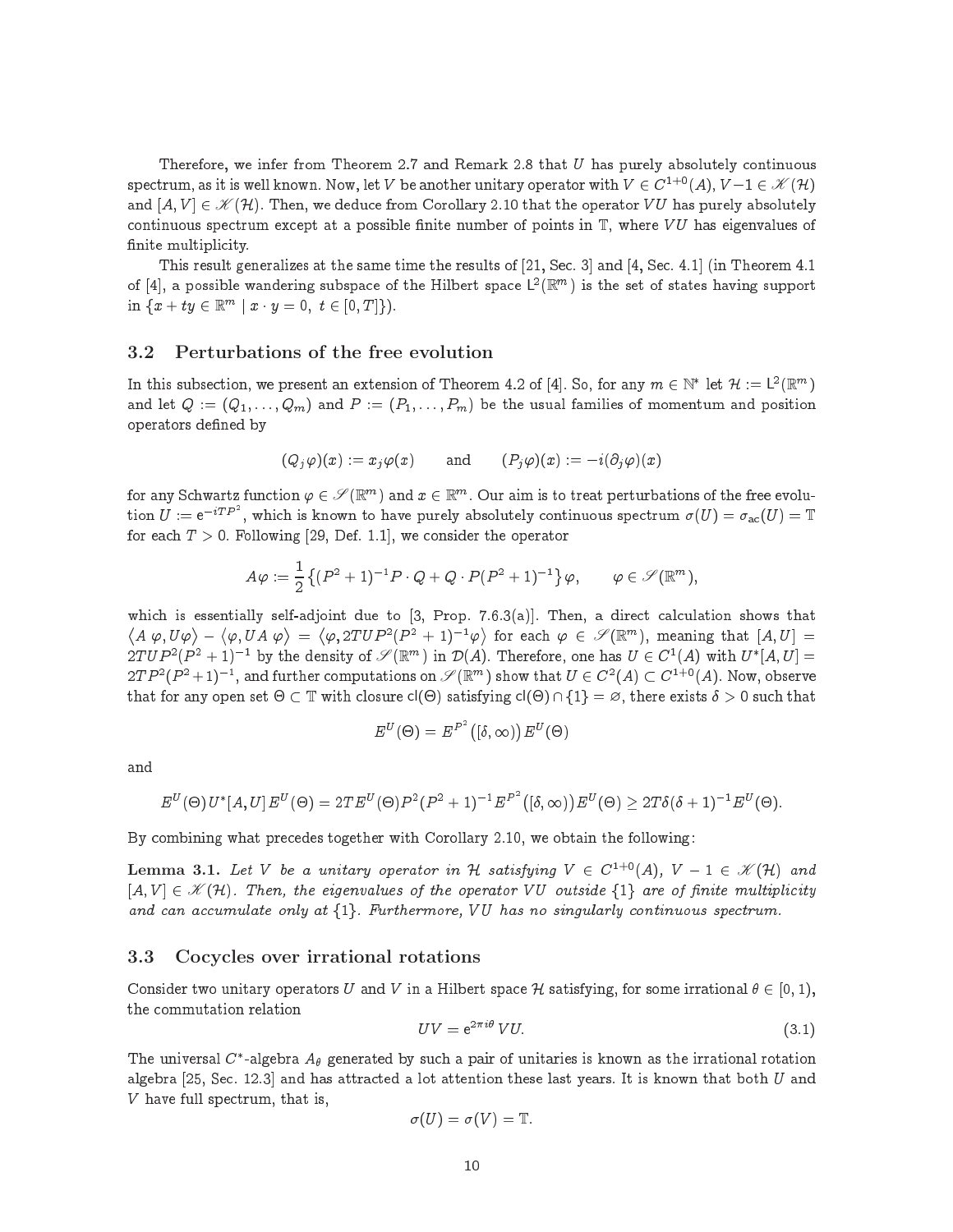Our aim is to study the nature of the spectrum of U when the pair  $(U, V)$  is the following: Let  $\mathcal{H} := L^2([0,1))$  be the L<sup>2</sup>-space over the interval [0, 1) with addition modulo 1, and let  $V \in \mathscr{B}(\mathcal{H})$  be the unitary operator of multiplication by the independent variable, *i.e.* 

$$
(V\varphi)(x) := e^{2\pi ix}\varphi(x) \text{ for all } \varphi \in \mathcal{H} \text{ and a.e. } x \in [0,1).
$$

Given  $f : [0, 1) \to \mathbb{R}$  a measurable function, let also  $U \in \mathcal{B}(\mathcal{H})$  be the unitary operator associated with the cocycle f over the rotation by  $\theta$ , *i.e.* 

$$
(U\varphi)(x) := e^{2\pi i f(x)} \varphi([x+\theta]) \quad \text{for all } \varphi \in \mathcal{H} \text{ and a.e. } x \in [0,1), \tag{3.2}
$$

where  $[y] := y$  modulo 1. Then, U and V satisfy the commutation relation (3.1), and the spectrum of  $U$  is either purely punctual, purely singularly continuous or purely Lebesgue [11, Thm. 3] (the precise nature of the spectrum highly depends on properties of the pair  $(f, \theta)$ , see for example [14, 15, 17]).

In the sequel, we treat the case  $f := m$  id  $+n$ , with  $m \in \mathbb{Z}$  , id :  $[0,1) \to [0,1)$  the identity function and  $h: [0, 1) \to \mathbb{R}$  an absolutely continuous function satisfying  $h(0) = h(1)$ . For this, we introduce the self-adjoint operator  $P$  in  $H$  defined by

$$
P\varphi := -i\varphi', \quad \varphi \in \mathcal{D}(P) := \{ \varphi \in \mathcal{H} \mid \varphi \text{ is absolutely continuous, } \varphi' \in L^2([0,1)) \text{ and } \varphi(0) = \varphi(1) \}.
$$

Then, we observe that an integration by parts gives for each  $\varphi \in \mathcal{D}(P)$  that

$$
\big \langle P\varphi, U\varphi\big \rangle-\big \langle\varphi, UP\varphi\big \rangle=\big \langle\varphi, 2\pi\big(m+h'\big)U\varphi\big \rangle,
$$

with h' the operator of multiplication by h'. Therefore, if  $h' \in L^{\infty}([0,1))$ , one infers that  $U \in C^{1}(P)$ WILLE  $U \mid F, U \mid \equiv 2\pi$  $(m + h'(\cdots \theta))$ . Moreover, by imposing some additional condition on the size of  $n$  , one would also obtain that  $U^{\top}$ P,  $U^{\top}$  has a definite sign (the one of  $m$ ). However, since this is not very satisfa
tory, we shall explain in the next proposition how this additional ondition an be avoided by modifying adequately the conjugate operator P. The trick is based on the ergodic theorem and the new onjugate operator is of the form

$$
P_n := \frac{1}{n} \sum_{j=0}^{n-1} U^{-j} P U^j
$$
\n(3.3)

for some large  $n \in \mathbb{N}$  (see the Appendix for abstract results on the self-adjointness of  $P_n$  and on regularity properties with respect to  $P_n$ ).

**Proposition 3.2.** Let  $f := m \operatorname{id} + h$ , with  $m \in \mathbb{Z}^*$  and  $h \in C^1$  $\blacksquare$  $\parallel$  with h' Dini-continuous and  $h(0) = h(1)$ . Then the operator U, defined by (3.2) with  $\theta$  irrational, has a purely Lebesgue spectrum equal to  $\mathbb{T}$ . Furthermore, the operator  $\langle P \rangle^{-s}$  is globally U-smooth for any  $s > 1/2$ .

Proof. In what follows, we assume without loss of generality that  $m \in \mathbb{N}$  (if  $m < 0$ , the same proof works with P replaced by  $-P$ ).

Since h' is Dini-continuous,  $h' \in L^{\infty}([0, 1))$  and  $U \in C^1(P)$  as indicated before. Thus, one infers from the Appendix (with  $A = P$  ) that for each  $n \in \mathbb{N}$  , the operator  $P_n,$  defined in (3.3), is self-adjoint on  $D(P_n) := D(P)$ , moreover, one deduces from Lemma 4.1(a) that U belongs to  $C^*(P_n)$  with

$$
[P_n, U] = \frac{1}{n} \sum_{j=0}^{n-1} U^{-j} [P, U] U^j = \frac{2\pi}{n} \sum_{j=0}^{n-1} U^{-j} (m + h') U^{j+1} = 2\pi U \left( m + \frac{1}{n} \sum_{j=1}^{n} h' ( \left[ \cdot - j\theta \right] ) \right).
$$

Thus, one has  $U^{*}[P_{n},U]=2\pi\big(m+\frac{1}{n}\big)$  $\sum_{j=1}^{n} h'([1 - j\theta])$ . Also, since  $\int_0^1 \mathrm{d}x \, h'(x) = 0$ , it follows from the stri
t ergodi
ity of the irrational translation by that  $\frac{1}{n}$  $\sum_{j=1}^n h'([ \cdot \ -j\theta])$  $\vert$  < 1/2 for *n* large enough. So, one deduces that  $U^*[P_n, U] > \pi$  if n is large enough.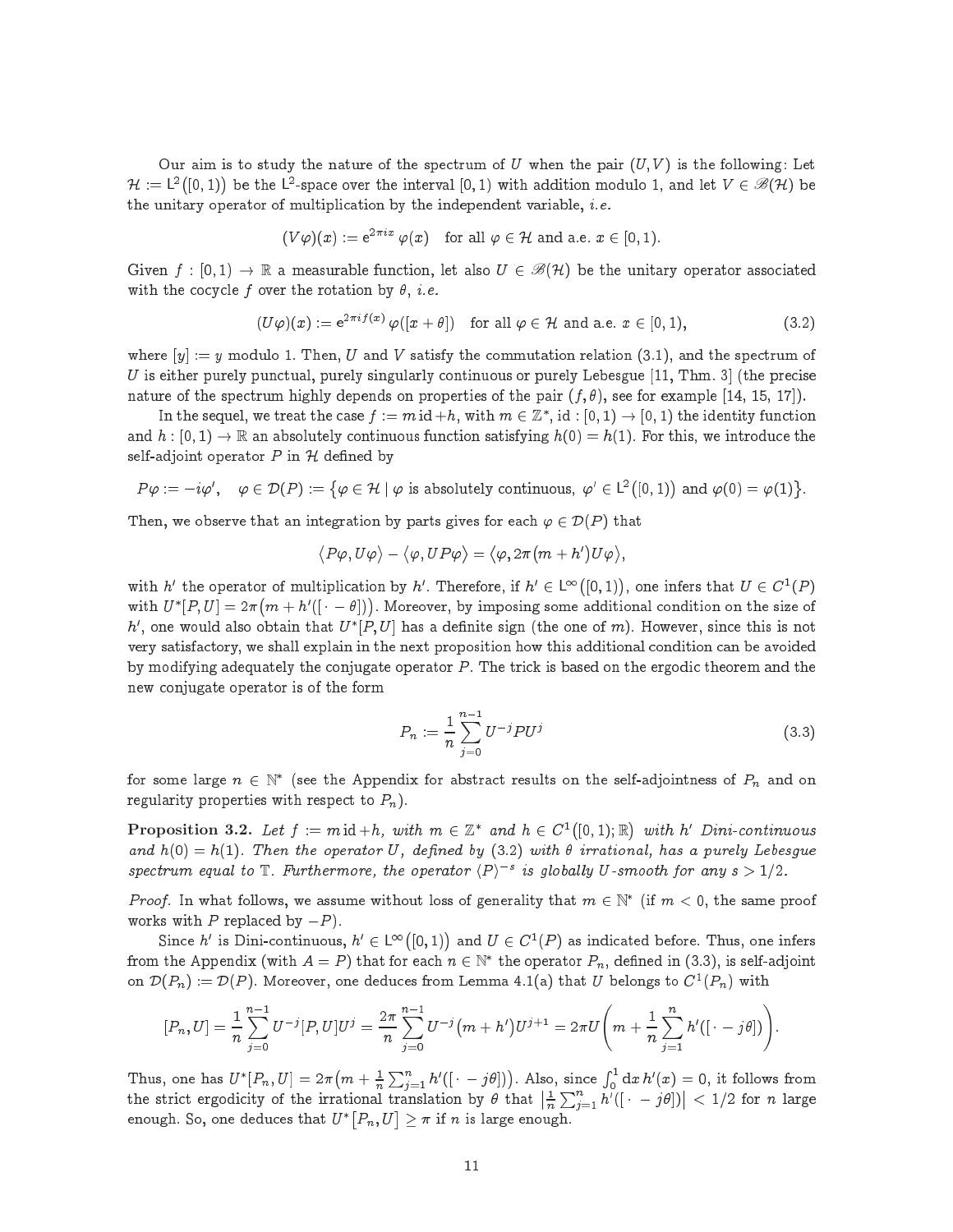To check that  $U \in C^{1+0}(P_n)$ , we observe from Lemma 4.1(b) that it is sufficient to show the inclusion  $U \in C^{1+0}(P)$ . We also recall that  $[P, U] = 2\pi (m + h')$ e is a second contract the U.S. contract since the single state of  $\mathcal{L}_\mathbf{X}$ condition  $\int_0^1 \frac{{\rm d} t}{t} \parallel {\rm e}^{-itP} \; U \, {\rm e}^{itP} - U$  $\|$   $<$   $\infty$ , one is reduced to showing that

$$
\int_0^1 \frac{\mathrm{d}t}{t} \left\| \mathrm{e}^{-itP} (m+h') \, \mathrm{e}^{itP} - (m+h') \right\| = \int_0^1 \frac{\mathrm{d}t}{t} \left\| \mathrm{e}^{-itP} \, h' \, \mathrm{e}^{itP} - h' \right\| < \infty.
$$

However, this condition is readily verified since it corresponds to nothing else but the Dini-continuity of  $n$  . One then concludes by applying Theorem 2.7 and Proposition 2.9, and by taking into account the equality  $\mathcal{D}(P_n) = \mathcal{D}(P)$ . □

The first part of Proposition 3.2 is not new; the nature of the spectrum of  $U$  was already determined  $\ln$  [14, 15] under a slightly weaker assumption (h absolutely continuous with  $n$  of bounded variation). On the other hand, we have not been able to find in the literature any information about globally U-smooth operators. Therefore, the se
ond part Proposition 3.2 is apparently new.

### 3.4 Vector fields on manifolds

 $\overline{\phantom{0}}$ 

Let  $M$  be a smooth orientable manifold of dimension  $n \geq 1$  with volume form  $\Omega,$  and let  $\mathcal{H} := L^2(M,\Omega)$ be the corresponding L<sup>2</sup>-space. Consider a complete  $C^{\infty}$  vector field  $X \in \mathfrak{X}(M)$  on M with flow  $R \times M \ni (t, p) \mapsto r_t(p) \in M$ . Then, there exists for each  $t \in \mathbb{R}$  a unique function det $\Omega(r_t) \in C^{\sim}(M;\mathbb{R})$ satisfying  $F_t$  is  $t = \text{det}_{\Omega}(F_t)$  is, with  $F_t$  the pullback by  $F_t$  (det $_{\Omega}(F_t)$  is the determinant of  $F_t$ , see [1, Def. 2.5.18). Furthermore, the continuity of the map  $t \mapsto F_t(\cdot)$ , together with the fact that  $F_0 = id_M$ is orientation-preserving, implies that  $\det_{\Omega}(r_t) > 0$  on M for all  $t \in \mathbb{R}$ . So, one can define for each  $t \in \mathbb{R}$  the operator

$$
U_t \, \varphi := \big\{ \det_{\Omega}(F_t) \big\}^{1/2} F_t^* \varphi, \qquad \varphi \in \mathcal{H},
$$

which is easily shown to be unitary in H (use for example [1, Prop. 2.5.20]). Now, let  $M_0 := \{p \in M \mid$  $X_p = 0$ } be the set of critical points of X. Then, the subspaces  $\mathsf{L}^2(M_0,\Omega)$  and  $\mathsf{L}^2(M \setminus M_0,\Omega)$  reduce  $U_t$ , with  $U_t \restriction L^2(M_0, \Omega) = 1$  and  $U_t \restriction L^2(M \setminus M_0, \Omega)$  unitary. Therefore, we can restrict our attention to the unitary operator  $U_t^0:=U_t\restriction \mathsf{L}^2(M\setminus M_0,\Omega)$  in  $\mathcal{H}_0:=\mathsf{L}^2(M\setminus M_0,\Omega).$ 

Suppose that there exist a function  $g \in C^-(M \setminus M_0, \mathbb{R})$  and a constant  $\delta > 0$  such that

$$
dg \cdot X \ge \delta \quad \text{and} \quad dg \cdot X \in L^{\infty}(M \setminus M_0, \Omega). \tag{3.4}
$$

Then, the multipli
ation operator

$$
A\varphi := -g\,\varphi, \qquad \varphi \in C_{\rm c}(M \setminus M_0),
$$

is essentially self-adjoint in  $\mu_0$  [19, Ex. 5.1.15], and a direct calculation using the inclusion  $\sigma_t$  C<sub>C</sub>(M \  $M_0$ )  $\subset C_c(M \setminus M_0)$  implies for each  $\varphi \in C_c(M \setminus M_0)$  that

$$
\begin{aligned} \left\langle A\varphi, U_t^0\varphi\right\rangle_{\mathcal{H}_0} - \left\langle \varphi, U_t^0A\varphi\right\rangle_{\mathcal{H}_0} &= \left\langle \varphi, U_t^0\big(U_{-t}AU_t^0-A\big)\varphi\right\rangle_{\mathcal{H}_0} = -\left\langle \varphi, U_t^0\big(F_{-t}^*g-g\big)\varphi\right\rangle_{\mathcal{H}_0} \\ &= \left\langle \varphi, U_t^0\int_0^t\mathrm{d}s\,(\mathrm{d}g)_{F_{-s}}\cdot X_{F_{-s}}\,\varphi\right\rangle_{\mathcal{H}_0}, \end{aligned}
$$

where  $\int_0^t\mathrm{d}s\,(\mathrm{d}g)_{F_{-s}}\cdot X_{F_{-s}}$  is the multiplication operator by the function  $p\mapsto$  $\int_0^t\mathrm{d}s\,(\mathrm{d}g)_{F_{-s}(p)}\cdot X_{F_{-s}(p)}.$ This, together with the density of C
(M nM0) in D(A) and the se
ond ondition of (3.4), implies that  $[A, U_t^0] = U_t^0 \int_0^t ds \,( \mathrm{d} g )_{F_{-s}} \cdot X_{F_{-s}} \in \mathscr{B}(\mathcal{H}_0)$  and  $\big[A, [A, U_t^0] \big]$   $=\big(\int_0^t\mathrm{d}s\,(\mathrm{d}g)_{F_{-s}}\cdot X_{F_{-s}}\big)^2\in\mathscr{B}(\mathcal{H}_0)$ . So,  $U_t \in C^-(A) \subset C^{++}(A)$ , and the first condition of (5.4) gives for any  $t > 0$ 

$$
(U_t^0)^* [A, U_t^0] = \int_0^t \mathrm{d} s \, (\mathrm{d} g)_{F_{-s}} \cdot X_{F_{-s}} \geq \delta t.
$$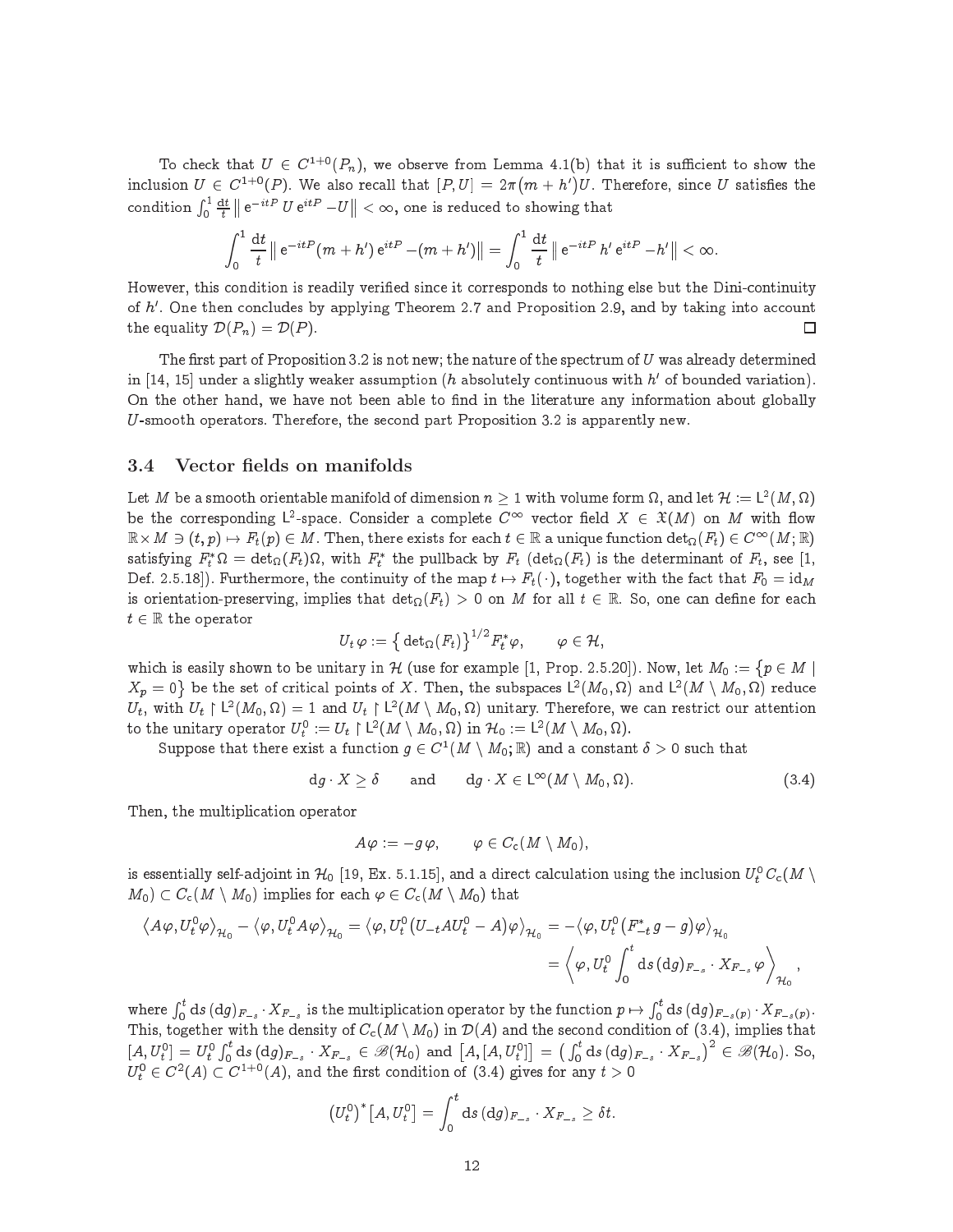Therefore, we infer from Theorem 2.7 and Remark 2.8 that  $U_t^{\perp}$  is purely absolutely continuous in  $\pi_0$  for any  $t > 0$  (and thus for all  $t \neq 0$  since  $U_{-t}^+ = (U_t^+)^+$ ). In particular,  $U_t$  is purely absolutely ontinuous in H  $\mathcal{O}(n)$  is zero. This result is zero. This result is zero. This result is zero. This result is zero. This result is zero. This result is zero. This result is zero. This result is zero. This result is zer Sec.  $2.9(i)$ , where the author treats the case of unitary operators induced by divergence-free vector fields on connected open subsets of  $\mathbb{R}^n$  .

To conclude this subsection, we exhibit an explicit class of vector fields on  $\mathbb{R}^n$  satisfying all of our assumptions: Take  $M = \mathbb{R}^n$  and let  $X \in \mathfrak{X}(\mathbb{R}^n)$  be given by

$$
X_x := f(|x|) \frac{x}{|x|}, \quad x \in \mathbb{R}^n,
$$

where  $f \in C^{\infty}([0,\infty); \mathbb{R})$ ) satisfies  $\lim_{r\searrow 0}|f(r)/r|<\infty$  and  $\delta_1 r\leq f(r)\leq \delta_2 r + \delta_3$  for all  $r\geq 0$  and some  $\delta_1, \delta_2, \delta_3 > 0$ . Then, we have  $M_0 = \{0\}$ , and we know from [18, Rem. 1.8.7] that X is complete. Therefore, the restriction  $U_t^0 := U_t \restriction L^2(\mathbb{R}^n \setminus \{0\}, dx)$  is a well defined unitary operator. Now, let  $q \in C^1(\mathbb{R}^n \setminus \{0\};\mathbb{R})$  be given by  $q(x) := \ln(|x|^2)$ . Then, the conditions (3.4) are verified due to the properties of the function  $f,$  and so  $U_t^0$  is purely absolutely continuous in  $\mathsf{L}^2(\mathbb{R}^n\setminus\{0\},\mathrm{d}x)$  for any  $t\neq 0.$ Since  $M_0$  has Lebesgue measure zero, it follows that  $U_t$  is purely absolutely continuous in  $\mathsf{L}^2(\mathbb{R}^n,\mathrm{d}x)$ . This covers for instance the well known case of the dilation group, where  $f(r) = r$ .

# 4 Appendix

In this appendix, we introduce an abstract class of conjugate operators which is useful for the study of cocycles in Section 3.3.

Let A and U be respectively a self-adjoint and a unitary operator in a Hilbert space H. If  $U \in$  $C^1(A)$ , then we know from [3, Prop. 5.1.5-5.1.6] that  $U^k \in C^1(A)$  for each  $k \in \mathbb{Z}$  and  $U^k \mathcal{D}(A) = \mathcal{D}(A)$ . Therefore, for each  $n \in \mathbb{N}$  the operator  $\frac{1}{n}$  $\sum_{j=0}^{n-1}U^{-j}[A,U^j]$ is bounded, and the operator

$$
A_n\varphi:=\frac{1}{n}\sum_{j=0}^{n-1}U^{-j}AU^j\varphi\equiv \frac{1}{n}\sum_{j=0}^{n-1}U^{-j}\big[A,U^j\big]\varphi+A\varphi,\qquad \varphi\in \mathcal{D}(A_n):=\mathcal{D}(A),
$$

is self-adjoint. Furthermore, we have the following result on the regularity of U with respect to  $A_n$ :

Lemma 4.1. Take  $n \in \mathbb{N}^*$  and let A and U be respectively a self-adjoint and a unitary operator in a Hilbert space H. Then,

- (a) if  $U \in C^1(A)$ , then  $U \in C^1(A_n)$  with  $[A_n, U] = \frac{1}{n}$  $\sum_{j=0}^{n-1} U^{-j} [A, U] U^{j},$
- (b) if  $U \in C^{1+0}(A)$ , then  $U \in C^{1+0}(A_n)$ .

*Proof.* (a) Since  $U^k \in C^1(A)$  for each  $k \in \mathbb{Z}$ , one has for any  $\varphi \in \mathcal{D}(A_n)$  that

$$
\langle A_n\varphi, U\varphi\rangle - \langle \varphi, UA_n\varphi\rangle = \frac{1}{n}\sum_{j=0}^{n-1} \langle \varphi, (U^{-j}AU^{j+1} - U^{1-j}AU^j)\varphi\rangle = \frac{1}{n}\sum_{j=0}^{n-1} \langle \varphi, U^{-j}[A, U]U^j\varphi\rangle,
$$

with  $[A, U] \in \mathscr{B}(H)$ . This implies the claim.

(b) we know from point (a) that  $U \in C^1(A_n)$  with  $[A_n, U] = \frac{1}{n}$  $\sum_{j=0}^{n-1} \, U^{-j} [A,U] U^j$ . Therefore, it is sufficient to show for each  $j \in \{1, \ldots, n-1\}$  that

$$
\int_0^1 \frac{\mathrm{d}t}{t} \parallel e^{-itA_n} B_j e^{itA_n} - B_j \parallel \, < \, \infty,
$$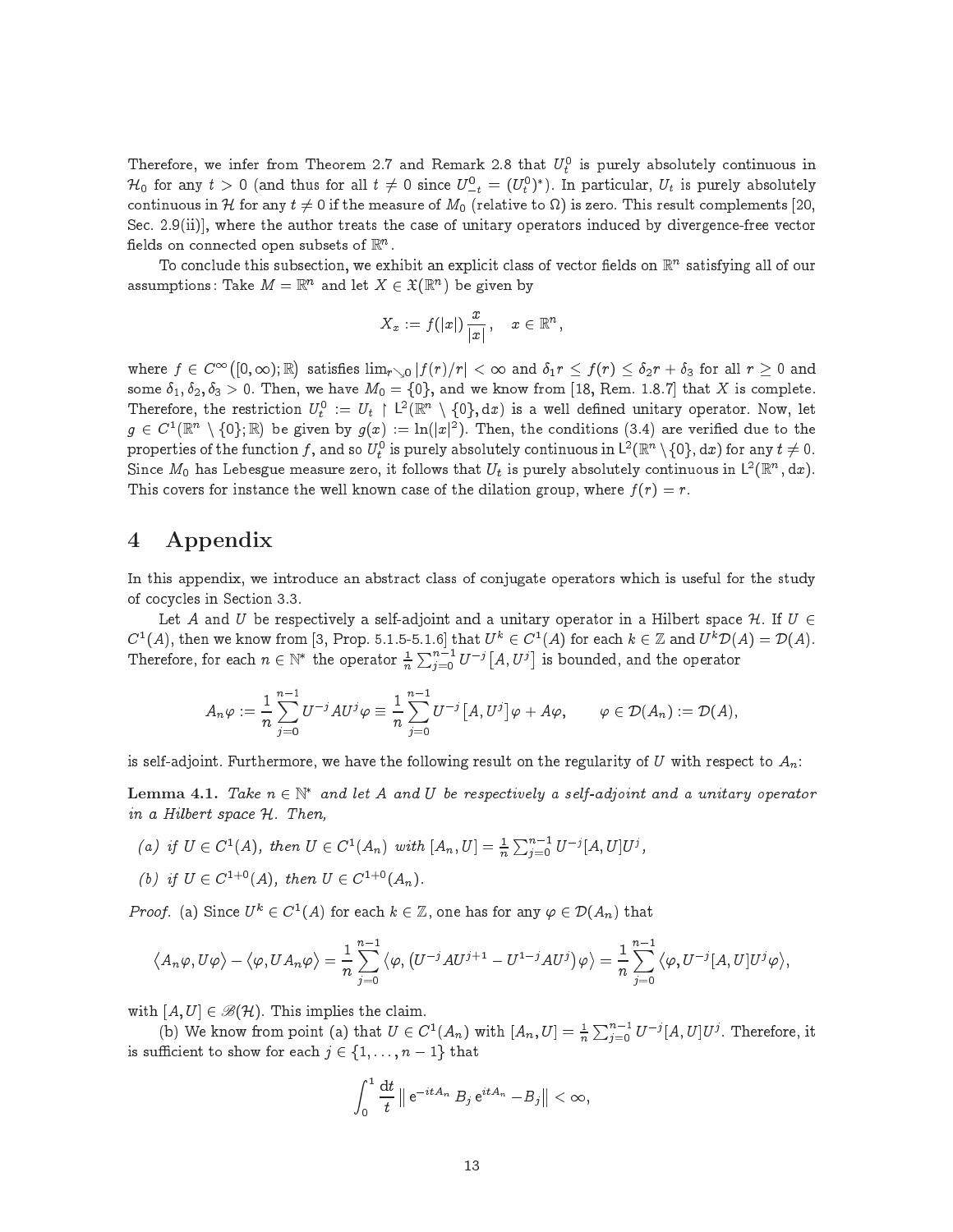with  $B_j := U^{-j}[A,U]U^j$ . But, for each  $t \in \mathbb{R}$  and each  $\varphi \in \mathcal{D}(A)$  we have

$$
e^{itA_n} \varphi - e^{itA} \varphi = \int_0^t ds \frac{d}{ds} \Big( e^{isA_n} e^{-isA} - 1 \Big) e^{itA} \varphi = \frac{i}{n} \sum_{k=0}^{n-1} \int_0^t ds e^{isA_n} U^{-k} \big[ A, U^k \big] e^{i(t-s)A} \varphi.
$$

So, there exists  $C_t \in \mathscr{B}(\mathcal{H})$  with  $\|C_t\| \leq \text{Const.} |t|$  such that  $\mathrm{e}^{itA_n} = \mathrm{e}^{itA} + C_t,$  and thus

$$
\int_0^1 \frac{\mathrm{d}t}{t} \left\| \mathrm{e}^{-itA_n} B_j \mathrm{e}^{itA_n} - B_j \right\| \le \mathrm{Const} + \int_0^1 \frac{\mathrm{d}t}{t} \left\| \mathrm{e}^{-itA} B_j \mathrm{e}^{itA} - B_j \right\|. \tag{4.5}
$$

Now, the integral  $\int_0^1 \frac{{\rm d}t}{t}\parallel {\rm e}^{-itA} \; D \, {\rm e}^{itA} - D$ | is finite for  $D = U^{-j}$ ,  $D = [A, U]$  and  $D = U^{j}$  due to the П assumption. So, the integral integral integral integral in the r.h.s. of (4.5) is also nite, and thus the r.h.

## Acknowledgements

C.F. and R.T.d.A. thank Olivier Bourget for many useful dis
ussions on the spe
tral theory for unitary operators. S.R. is grateful for the hospitality provided by the Mathemati
s Department of the Ponti
ia Universidad Catoli
a de Chile in November 2011.

# References

- [1] R. Abraham and J. E. Marsden. Foundations of mechanics. Second edition, Benjamin/Cummings Publishing Co. In
. Advan
ed Book Program, Reading, Mass., 1978.
- [2] W. O. Amrein. *Hilbert space methods in quantum mechanics*. Fundamental Sciences. EPFL Press, Lausanne, 2009.
- [3] W. O. Amrein, A. Boutet de Monvel, and V. Georgescu.  $C_0$ -groups, commutator methods and spectral theory of N-body Hamiltonians. Volume 135 of Progress in Math. Birkhäuser, Basel, 1996.
- [4] M. A. Astaburuaga, O. Bourget, V. H. Cortés, and C. Fernández. Floquet operators without singular continuous spectrum. J. Funct. Anal. 238(2): 489-517, 2006.
- [5] J. Bellissard. Noncommutative methods in semiclassical analysis. In Transition to chaos in classical and quantum mechanics (Montecatini Terme, 1991), volume 1589 of Lecture Notes in Math., pages  $1{-}64$ . Springer, Berlin, 1994.
- [6] J. Blank, P. Exner, and M. Havlíček. *Hilbert space operators in quantum physics*. Theoretical and Mathematical Physics. Springer, New York, second edition, 2008.
- [7] J. E. Fornæss and B. Weickert. A quantized Hénon map. Discrete Contin. Dynam. Systems  $6(3)$ : 723-740, 2000.
- [8] D. S. Gilliam, J. R. Schulenberger, and J. L. Lund. Spectral representation of the Laplace and Stieltjes transforms. Mat. Apl. Comput.  $7(2)$ : 101-107, 1988.
- [9] L. Golinskii, A. Kheifets, F. Peherstorfer, and P. Yuditskii. Scattering theory for CMV matrices: uniqueness, Helson-Szegö and strong Szegö theorems. Integral Equations Operator Theory 69(4): 479-508, 2011.